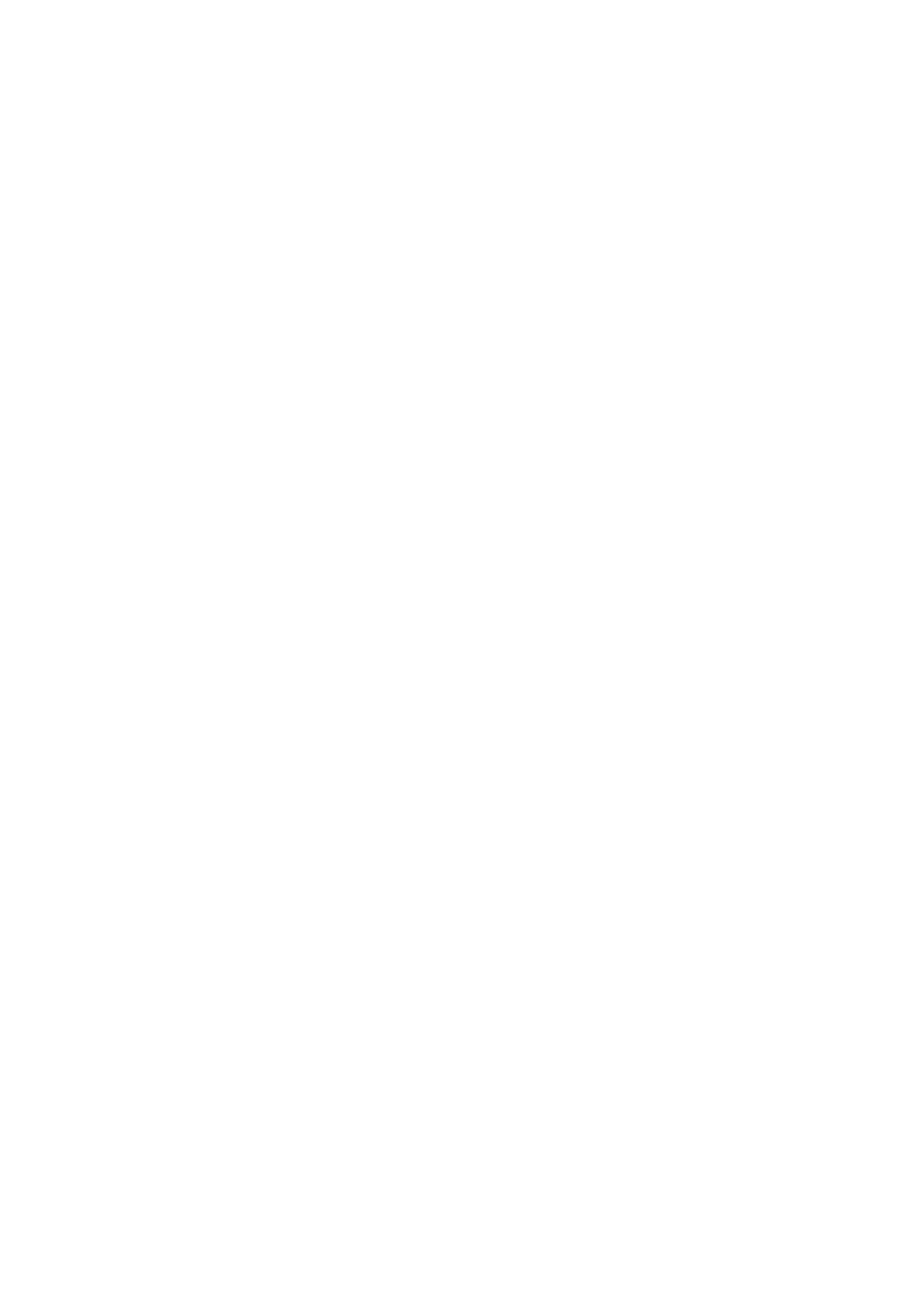#### **In the case of Amato Gauci v. Malta,**

The European Court of Human Rights (Fourth Section), sitting as a Chamber composed of:

Nicolas Bratza, *President,* Lech Garlicki, Giovanni Bonello, Liiliana Mijović, Päivi Hirvelä, Ledi Bianku, Nebojša Vučinić, *judges*,

and Fatoş Aracı, *Deputy Section Registrar*,

Having deliberated in private on 25 August 2009,

Delivers the following judgment, which was adopted on that date:

# PROCEDURE

1. The case originated in an application (no. 47045/06) against Malta lodged with the Court under Article 34 of the Convention for the Protection of Human Rights and Fundamental Freedoms ("the Convention") by a Maltese national, Mr Philip Amato Gauci ("the applicant"), on 24 November 2006

2. The applicant was represented by Dr I. Refalo and Dr T. Comodini Cachia, lawyers practising in Valletta. The Maltese Government ("the Government") were represented by their Agent, Dr S. Camilleri, Attorney General.

3. The applicant alleged that his property rights under Article 1 of Protocol No. 1 to the Convention were infringed as a result of a new law which imposed on him a unilateral lease relationship for an indeterminate time without providing him with a fair and adequate rent.

4. On 27 September 2007 the President of the Fourth Section decided to communicate to the Government the complaint concerning Article 1 of Protocol No. 1 to the Convention. It was also decided to examine the merits of the application at the same time as its admissibility (Article 29 § 3).

# THE FACTS

# I. THE CIRCUMSTANCES OF THE CASE

5. The applicant was born in 1939 and lives in Msida, Malta.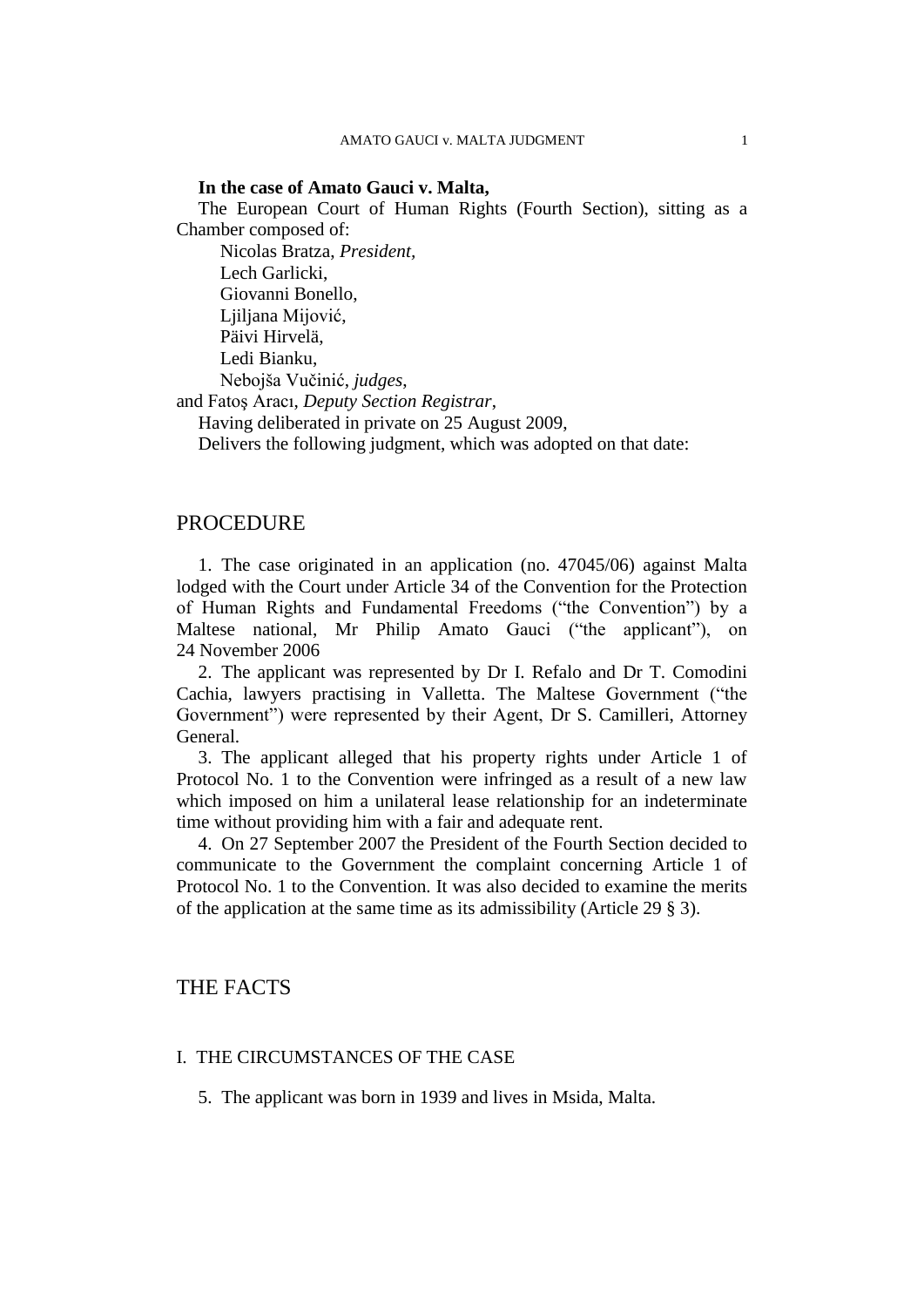#### **A. Background of the case**

6. The applicant is the owner of a maisonette in Sliema, Malta. He inherited one undivided half-share of the premises from his father, who died in 1995 and the other undivided half-share from his mother, who died in 1997.

7. On 21 November 1975 the applicant's father had entered into a temporary emphyteusis contract (a contract granting a tenement [house, flat or other type of real property] for a stated yearly rent or ground rent to be paid in money or in kind) with Mr P. The parties had agreed that Mr P. was to pay a yearly amount of 90 Maltese liras (MTL – approximately 210 euros (EUR)) and was to return the premises with vacant possession to the owner after twenty-five years. They further agreed that in respect of maintenance, the grantor was responsible only for "extraordinary expenses in connection with the roofs and ceiling ... unless caused by the negligence of the acquirer".

8. In accordance with the Civil Code, the premises reverted *ipso iure* to the applicant on 20 November 2000.

9. In 1979 under Act XXIII (see paragraph 24 below) amending Chapter 158 of the Laws of Malta, Mr and Mrs P., as holders of the *utile dominium* at the time and as Maltese citizens occupying the premises as their ordinary residence, were granted the right to retain possession of the premises under a lease, without the consent of the owner. The law did not apply to temporary emphyteusis contracts entered into after 1 June 1995.

10. By a letter of 6 April 2000, the year in which the temporary emphyteusis contract lapsed, the applicant informed Mr and Mrs P. that he would not renew the contract of emphyteusis and that they should vacate the premises.

11. By a letter dated 13 April 2000, Mr and Mrs P. informed the applicant that they were not seeking renewal of the contract but that they were availing themselves of the right granted to them under Act XXIII of 1979 whereby they could retain the property under a lease.

12. After 20 November 2000, Mr and Mrs P. remained in possession of the premises under a lease, bringing about a completely new legal relationship between them and the applicant. As a result the applicant claimed that he had been unilaterally deprived of his property without being able to have recourse to a court for a determination as to whether it was necessary for Mr and Mrs P. to retain the property or to establish just and fair lease conditions. The applicant also submitted that Mr and Mrs P. also owned other property, whilst he could not make use of his property for the benefit of his daughter, who was getting married.

13. On 26 September 2000 the applicant instituted proceedings before the Rent Regulation Board (the "RRB") in order to have a fair amount of rent fixed. On 17 January 2002 these proceedings were adjourned *sine die* in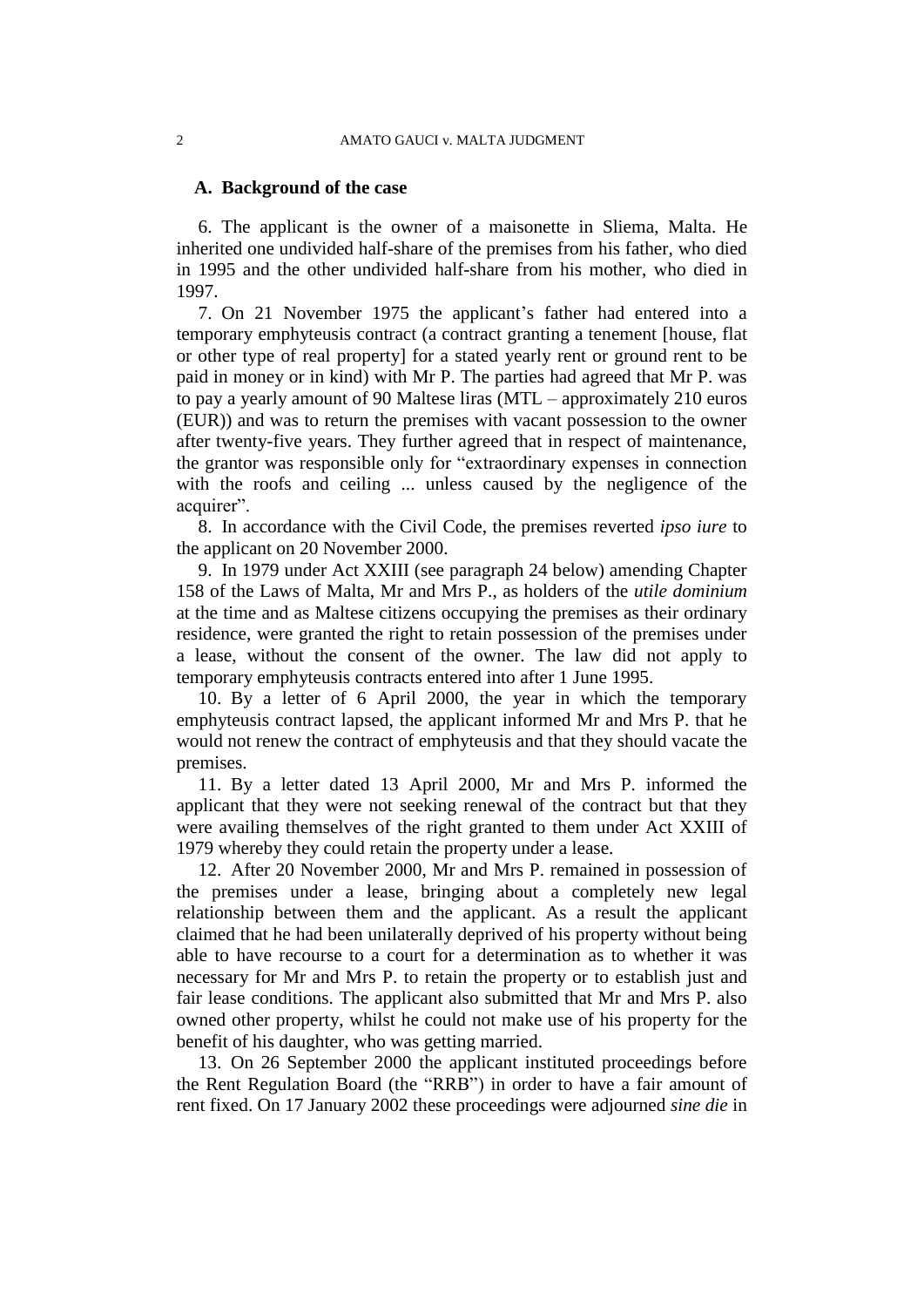view of the constitutional proceedings instituted by the applicant, and they have not been resumed since. According to the applicant the proceedings were awaiting the outcome of the constitutional proceedings and would be resumed according to law, as stated in the minutes of the last hearing before the Board. According to the Government, the applicant abandoned these proceedings, which were then declared to have been vacated on 28 July 2004. The maximum compensation the applicant could be offered by the RRB in accordance with the law (see paragraph 21 below) was MTL 180 (approximately EUR 420) per year.

14. According to an architect's report dated March 2002, the market value of the vacant premises amounted to MTL 39,000 (approximately EUR 90,700), while the rental value was MTL 120 (approximately EUR 280) per month.

# *1. Proceedings before the Civil Court*

15. On an unspecified date the applicant instituted constitutional redress proceedings before the Civil Court (First Hall). He complained that the lease imposed on him, as owner of the premises, which had been granted in emphyteusis at the time of the introduction of the new law, subject to inadequate compensation, infringed his rights under Article 1 of Protocol No. 1 to the Convention and was discriminatory and contrary to Article 14 of the Convention, since other premises, particularly those rented after 1995, were not subject to the same conditions.

16. By a judgment of 16 November 2004 the Civil Court rejected the applicant's claims. It held that the case was not one of deprivation of property but rather of control of use. Although it had been claimed that the rent received by the applicant was minimal, the legislator had put in place provisions to deal with this; in particular, the rent could be adjusted every fifteen years in line with the inflation index, subject to capping at double the original amount. Consequently, there had been no breach of the applicant's property rights. In respect of Article 14, it noted that the applicant had not invoked any basis for the discrimination and that the applicant and persons who rented out premises after 1995 were not persons in a similar situation and that consequently, no discrimination could have arisen.

# *2. Proceedings before the Constitutional Court*

# 17. On 26 November 2004 the applicant appealed.

18. By a judgment of 26 May 2006 the Constitutional Court rejected the applicant's claims. It held that the law at issue restricted the use of property; thus, the interference suffered by the applicant constituted control of the use of property, which had been legitimate and in the general interest, falling within the State's wide margin of appreciation. In view of the housing situation in Malta, the new law was meant to protect persons occupying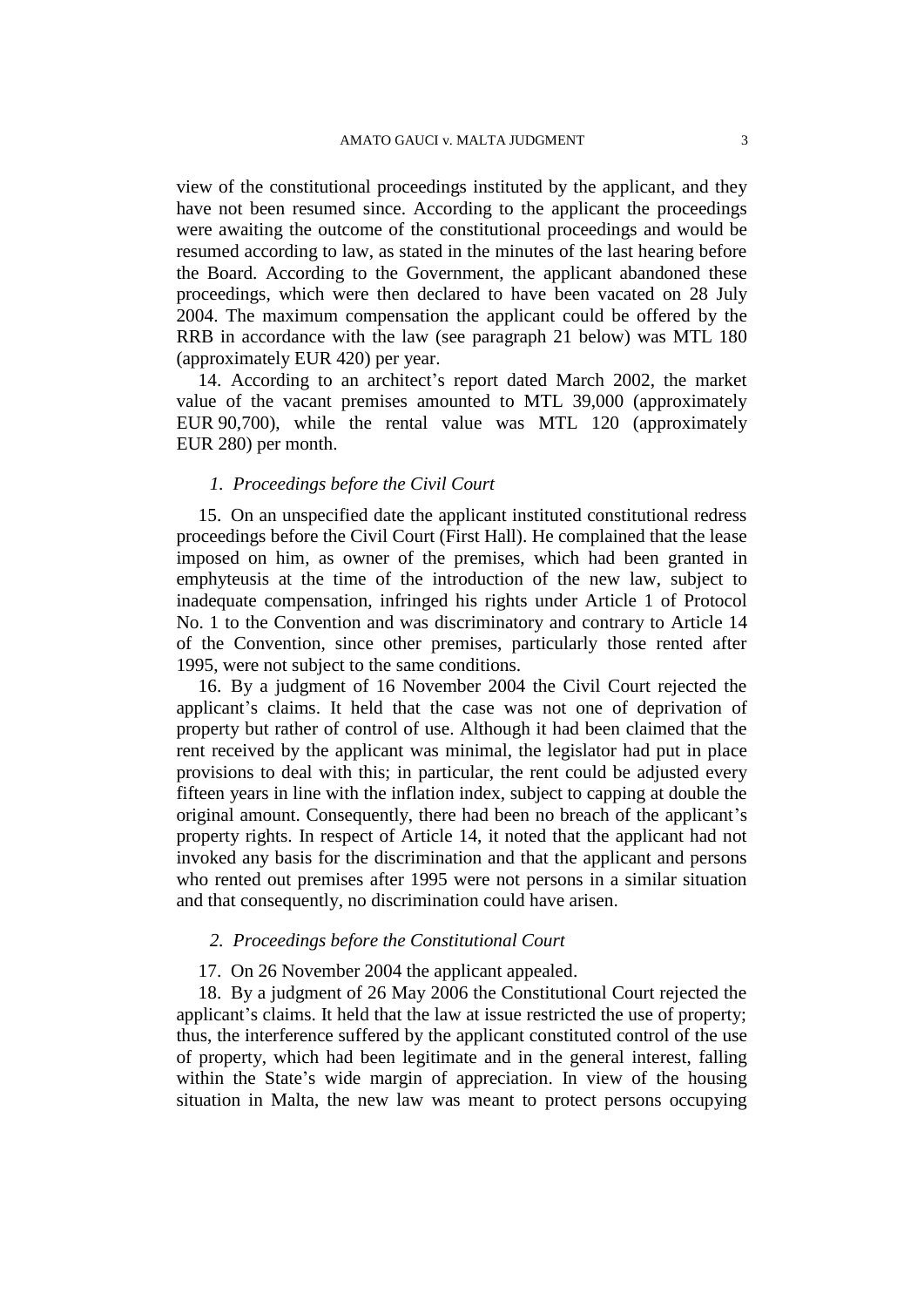premises as their ordinary residence for a certain period of time from being evicted. The law also allowed for the rent to be reviewed as mentioned by the first-instance court. The Constitutional Court found that the sum of MTL 180 (approximately EUR 420) per year was certainly low and that it would be preferable for the executive to revise the laws determining such compensation, a task which fell outside the competence of the courts. However, the sum was higher than that payable under other rent laws in force in the country. Hence, having considered all the circumstances, it held that, although the amount of rent was close to the demarcation line below which it would qualify as unjust compensation, it did not result in a violation of the applicant's property rights. In respect of Article 14, the Constitutional Court upheld the first-instance judgment, ruling that no comparison could be made in the absence of an analogous situation.

#### II. RELEVANT DOMESTIC LAW

#### **A. Emphyteusis contracts**

19. According to Article 1494 (1) of the Civil Code, Chapter 16 of the Laws of Malta, emphyteusis is defined as:

"a contract whereby one of the contracting parties grants to the other, in perpetuity or for a time, a tenement for a stated yearly rent or ground-rent which the latter binds himself to pay to the former, either in money or in kind, as an acknowledgement of the tenure."

20. Other articles of the Civil Code related to this form of contract, in so far as relevant, read as follows:

#### **Article 1521 (1)**

"A temporary emphyteusis ceases on the expiration of the time expressly agreed upon, and the reversion, in favour of the *dominus*, of the tenement together with the improvements takes place, *ipso jure*."

#### **Article 1505**

The emphyteuta shall keep, and in due time restore the tenement in a good state.

#### **Article 1507**

The emphyteuta is bound to carry out any obligation imposed by law on the owners of buildings or lands:

Provided that if for the carrying out of any such obligation a considerable expense is required, and the emphyteusis is for a time, the court may, upon the demand of the emphyteuta, compel the *dominus* to contribute a portion of such expense, regard being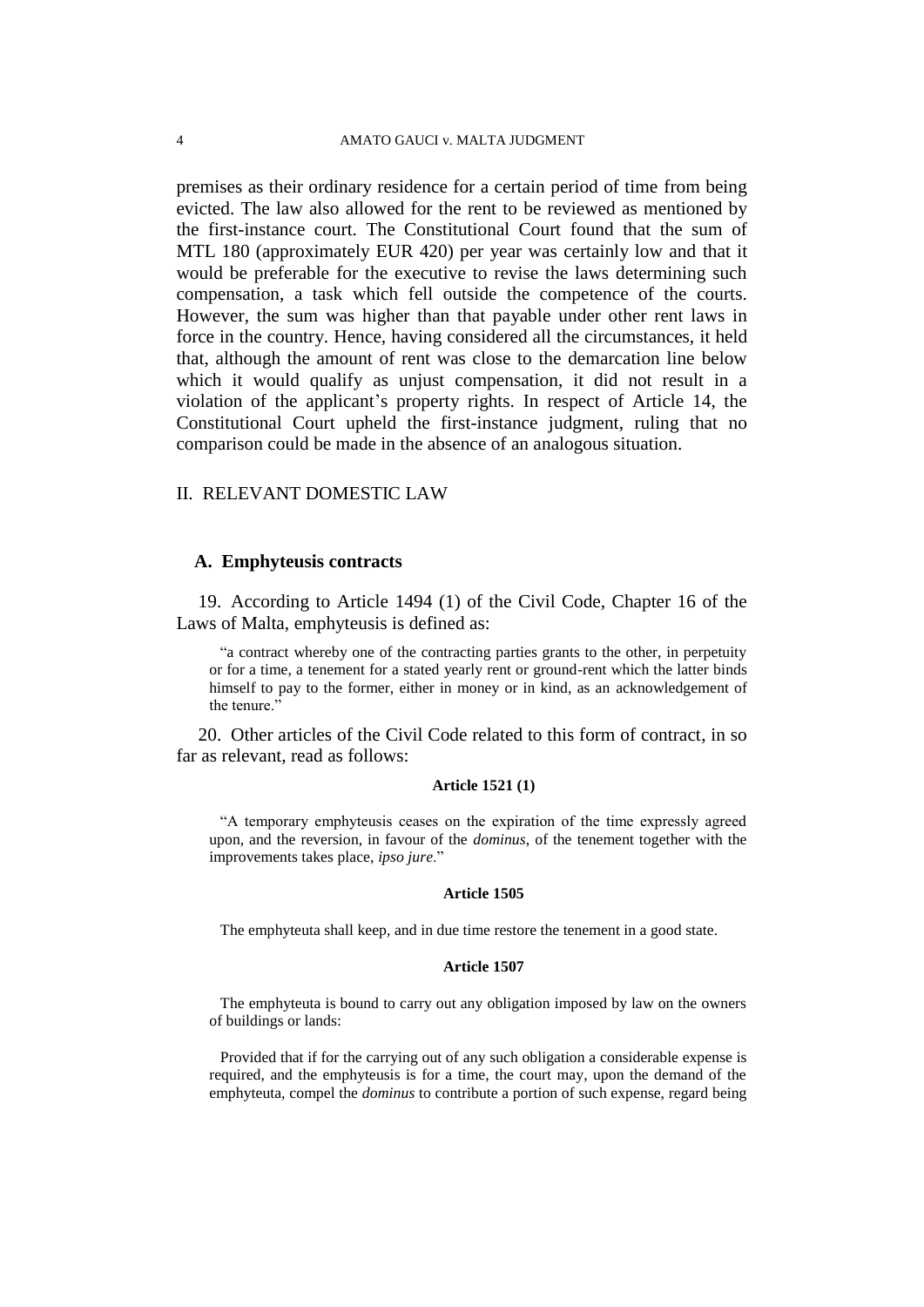had to the covenants of the emphyteusis, to the remaining period of the grant, to the sum of the ground-rent and to other circumstances of the case."

## **B. The 1979 Act**

21. Section 12 of Act XXIII of 1979 amending Chapter 158 of the Laws of Malta (the Housing (Decontrol) Ordinance), in so far as relevant, reads as follows:

"(1) Notwithstanding anything contained in the Civil Code or in any other enactment the following provisions of this section, and of section 12A shall have effect with respect to all contracts of temporary emphyteusis made at any time.

(2) Where a dwelling-house has been granted on temporary emphyteusis –

(*a*) for a period not exceeding thirty years, if the contract was made before 2l June 1979, or

(*b*) for any period, if the contract is made on or after the date aforesaid, and on the expiration of any such emphyteusis the emphyteuta is a citizen of Malta and occupies the house as his ordinary residence, the emphyteuta shall be entitled to continue in occupation of the house under a lease from the *directus dominus -*

(i) at a rent equal to the ground-rent payable immediately before the expiration of the emphyteusis increased, at the beginning of the lease of the house by virtue of this article, and after the lapse of every fifteenth year thereafter during the continuance of the lease in favour of the same tenant, by so much of the ground-rent payable immediately before such commencement or the commencement of each subsequent fifteen year period, being an amount not exceeding such ground-rent, as represents in proportion to such ground-rent the increase in inflation since the time the ground-rent to be increased was last established; and

(ii) under such other conditions as may be agreed between them, or failing agreement, as the Board may deem appropriate.

22. Section 2 of the Act defines the notion of "tenant" as follows:

(*a*) the widow or widower of a tenant provided husband and wife were not, at the time of the death of the tenant, either legally or *de facto* separated;

(*b*) where the tenant leaves no widow or widower such members of the tenant's family as were residing with him or her at the time of his or her death; and

(*c*) any sub-tenant in relation to the tenant:

Provided that for the purposes of sections 5 and 12, "tenant" shall not include any of the persons included under paragraph (*b*) or (*c*) of this definition but shall include, instead, the children, and any brother or sister, of the tenant who are not married and who reside with the tenant at the time of his or her death and any ascendant of the tenant who so resides with the tenant.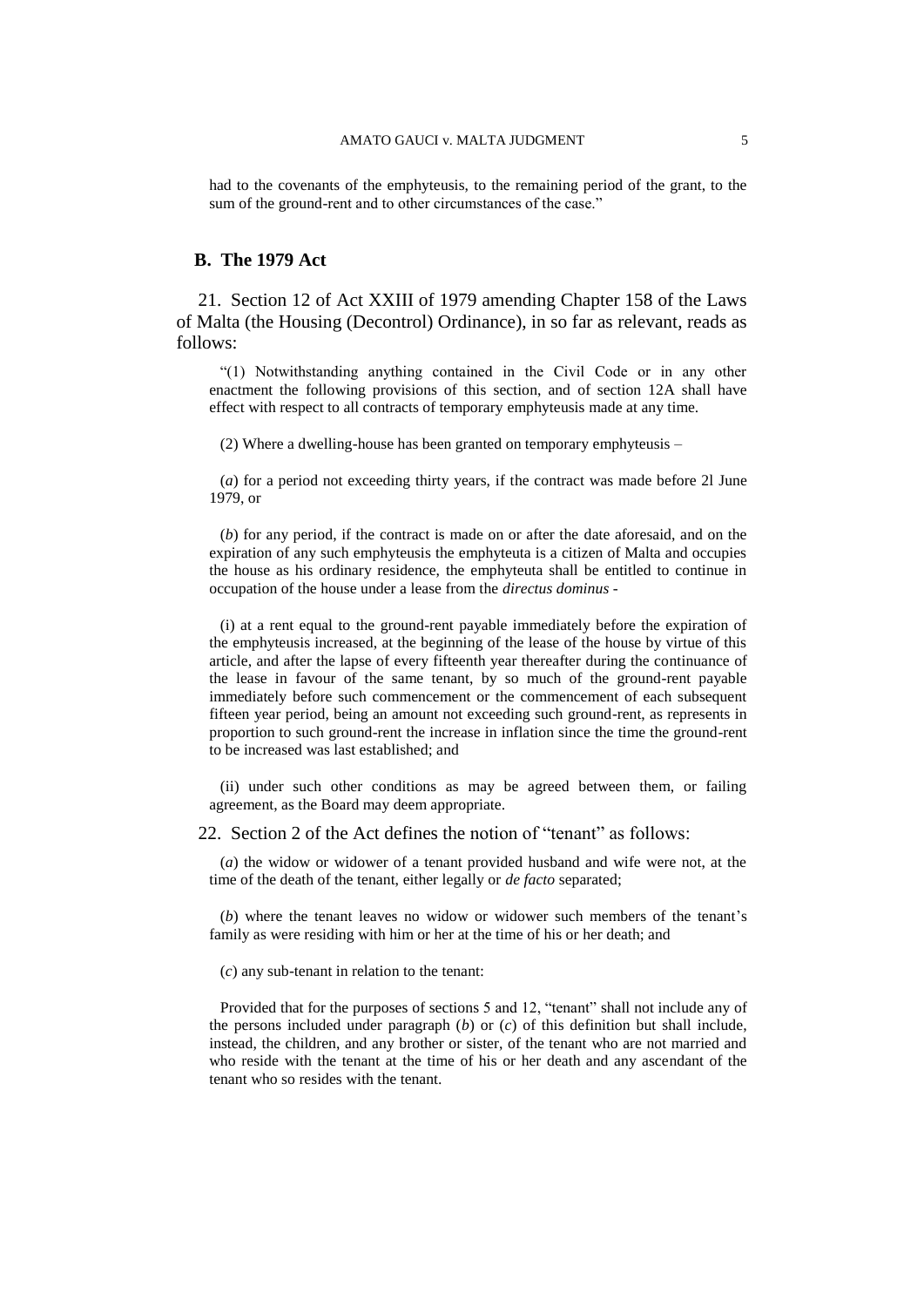#### 6 AMATO GAUCI v. MALTA JUDGMENT

## **C. The remedy under the Reletting of Urban Property Ordinance**

23. According to section 8 of the Reletting of Urban Property Ordinance, Chapter 69 of the Laws of Malta, where the lessor desires to resume possession of the premises on termination of the lease he shall apply to the [Rent Regulation] Board for permission to do so. According to section 9 of the Ordinance, this permission is granted, *inter alia*:

"... if the lessor requires the premises (other than a shop) for his own occupation or for that of any of his ascendants or descendants, whether by consanguinity or affinity, or of a brother or sister, and (except as otherwise provided in this paragraph of this section) the Board is satisfied that alternative accommodation is available which is reasonably suitable to the means of the tenant and his family as regards extent, character, and proximity to place of work (if any):

Provided that the existence of alternative accommodation shall not be a condition for the grant by the Board of permission to recover possession of premises under this paragraph of this article where the Board is satisfied, having regard to all the circumstances of the case including any alternative accommodation available for the landlord or for the tenant, that greater hardship would be caused by refusing permission for the recovery of possession than by granting it."

# **D. The 1995 amendments**

#### 24. According to section 12(3) of the Housing (Decontrol) Ordinance:

"Where on the expiration of an emphyteusis ... the dwelling-house is subject to a lease, the provisions of the Reletting of Urban Property (Regulation) Ordinance, shall not apply in respect of such lease:

Provided that where the tenant under the said lease is a citizen of Malta and occupies the house as his ordinary residence he shall, on the termination of the lease, be entitled to continue in occupation of the house under a new lease from the *directus dominus* at the same rent and under the same conditions...."

25. According to section 16(3) of the Housing (Decontrol) Ordinance as amended in 1995:

"The provisions of section 12 shall not apply to any contract of temporary emphyteusis entered into on or after the 1st June, 1995."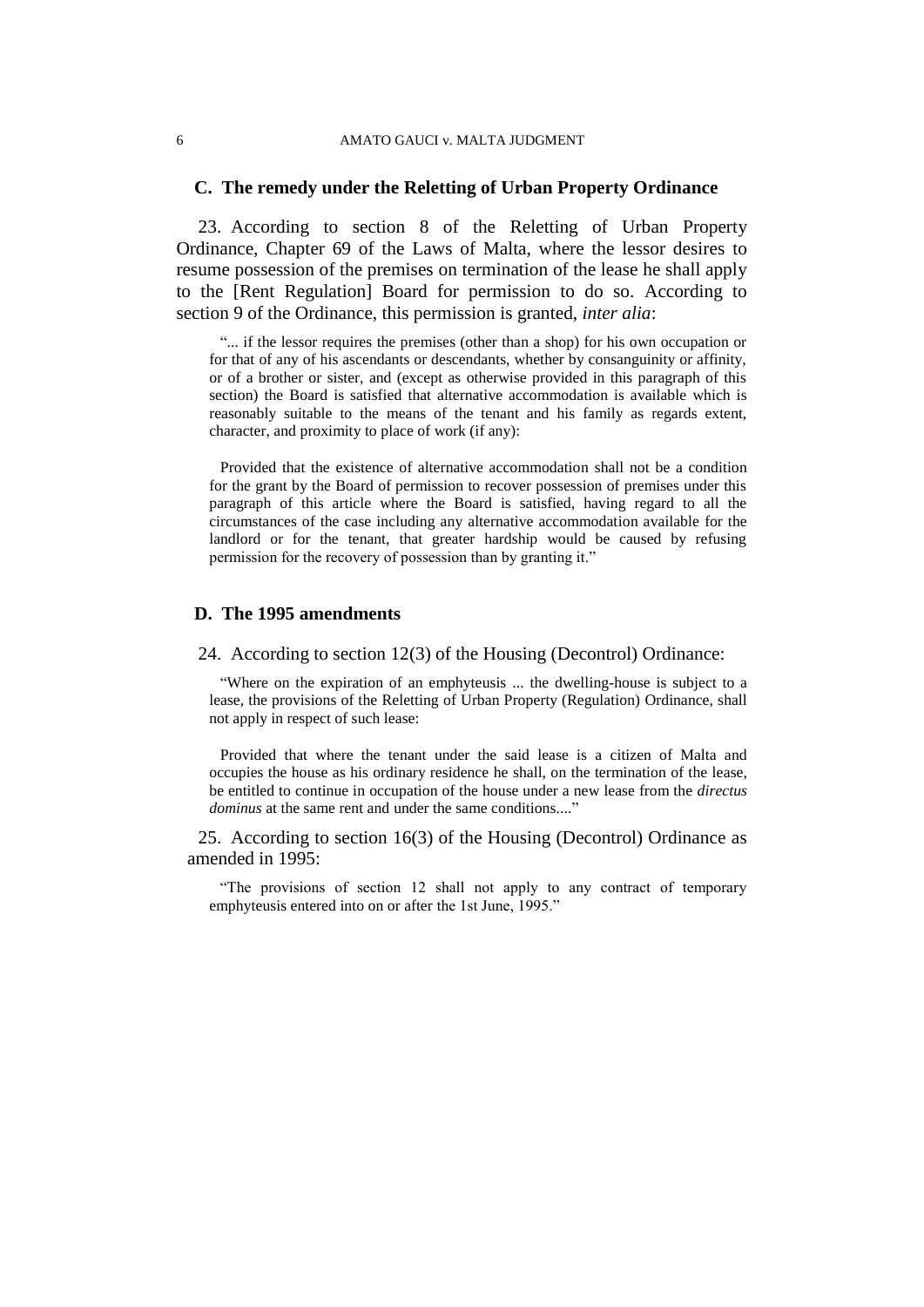# THE LAW

# I. ALLEGED VIOLATION OF ARTICLE 1 OF PROTOCOL NO.1 TO THE CONVENTION

26. The applicant complained that his property rights were being infringed as a result of the new law which imposed on him a unilateral lease relationship for an indeterminate time without reflecting a fair and adequate rent in violation of Article 1 of Protocol No. 1 to the Convention, which reads as follows:

"Every natural or legal person is entitled to the peaceful enjoyment of his possessions. No one shall be deprived of his possessions except in the public interest and subject to the conditions provided for by law and by the general principles of international law.

The preceding provisions shall not, however, in any way impair the right of a State to enforce such laws as it deems necessary to control the use of property in accordance with the general interest or to secure the payment of taxes or other contributions or penalties."

27. The Government contested that argument.

# **A. Admissibility**

# *1. The Government's objection of non-exhaustion of domestic remedies*

#### **(a) The parties' submissions**

28. The Government first pointed out that the applicant himself, in his observations, had stated that his complaint was "directed against the deprivation itself irrespective at this stage of the complaint of the amount of compensation".

29. The Government added that, in any event, the applicant had failed to exhaust ordinary remedies in a number of ways. Firstly, he had failed to seek a decision from the RRB to evict the tenants on the ground that he himself needed the property and that the tenants had alternative accommodation available to them, in accordance with section 9 of the Reletting of Urban Property Ordinance (see "Relevant domestic law" paragraph 23 above). Secondly, the applicant had failed to bring to a conclusion the proceedings instituted before the RRB regarding the determination of the conditions under which the premises were to be granted under lease to the tenant. This not having been determined, it was impossible to establish whether the applicant had been made to suffer an excessive burden.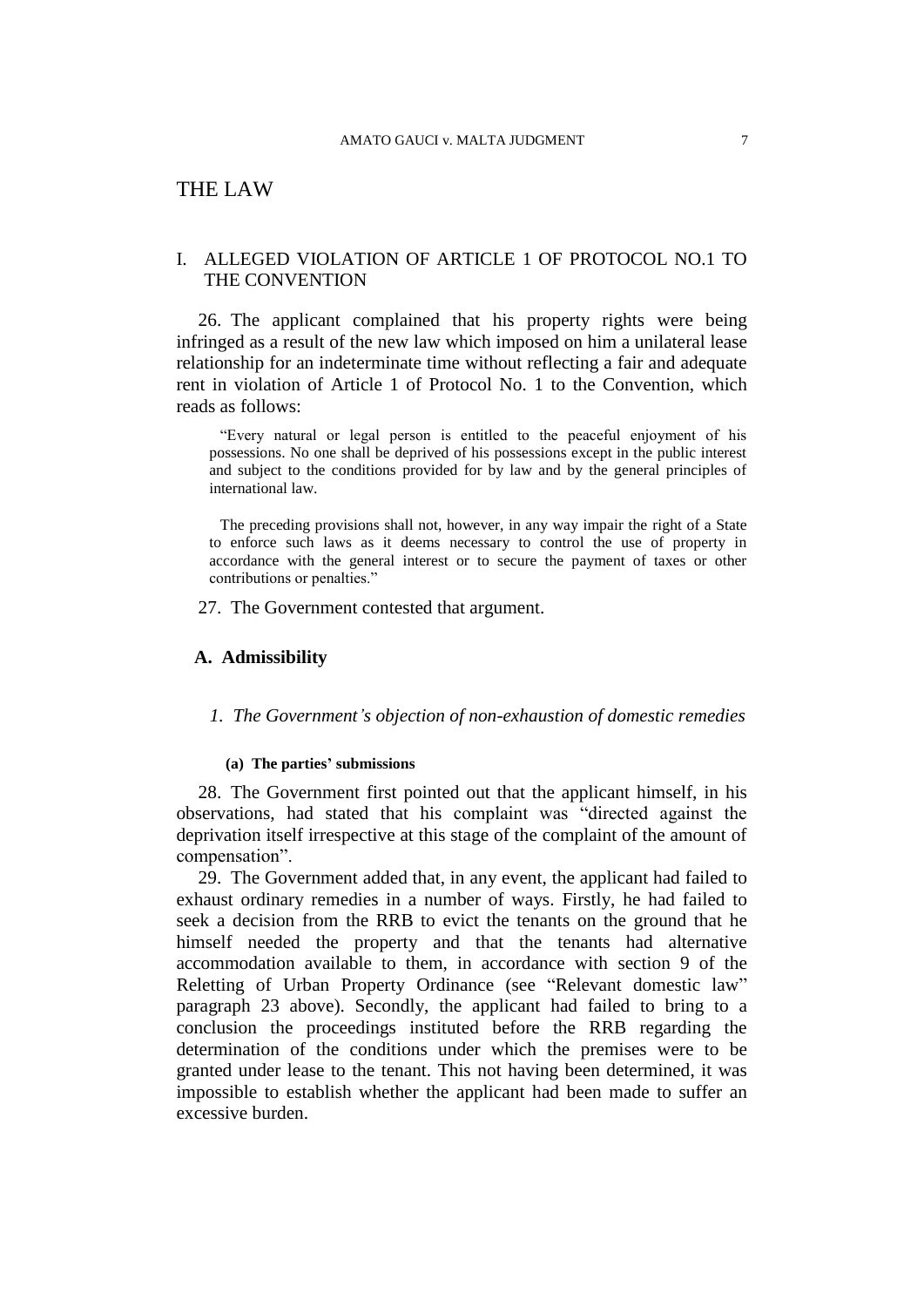30. The applicant submitted that his complaint was directed at the application of the law itself, viewed in the light of reasonableness and proportionality, and that the amount of rent was thus of secondary importance. According to the applicant, for the RRB to have jurisdiction and competence, the owner must have accepted as a precondition that the act depriving him of his possessions respected his fundamental rights. This was not so in the present case. A decision by the RRB regarding the rent would be futile if the act of deprivation was found to be null and void. Moreover, it was established by law that the amount of rent the RRB could grant could not exceed MTL 180 (approximately EUR 420). The applicant further submitted that the second remedy proposed by the Government, was not applicable to the present proceedings, according to section 12(3) of the Housing Decontrol Ordinance (see paragraph 24 above). However, even if it were, it appeared from domestic case-law that such proceedings did not generally have prospects of success. The applicant argued that it was for the Government, who were better placed to acquire the relevant information, to prove that any other property owned by a tenant was fit for use as accommodation. The burden of proof should not be on the owner, who generally did not have the relevant knowledge to make such allegations.

31. The RRB was competent solely to establish whatever conditions it might deem appropriate, which would then regulate the imposed lease, but it could not review or consider whether the giving of the property to a third person under lease violated Article 1 of Protocol No. 1 to the Convention. Indeed, on 11 July 2001, the RRB had adjourned the proceedings to allow the applicant to institute the relevant constitutional proceedings. The RRB's minutes of the hearing held on 17 January 2002 stated that the proceedings were being adjourned pending the examination of the constitutional claim. Consequently, the only effective remedy available to the applicant was an application to the courts of constitutional jurisdiction, which he had pursued.

#### **(b) The Court's assessment**

32. The Court reiterates that according to Article 35 § 1 of the Convention, it may only deal with an issue after all domestic remedies have been exhausted. The purpose of this rule is to afford the Contracting States the opportunity of preventing or putting right the violations alleged against them before those allegations are submitted to the Court (see, among other authorities, *Selmouni v. France* [GC], no. 25803/94, § 74, ECHR 1999-V). Thus the complaint submitted to the Court must first have been made to the appropriate national courts, at least in substance, in accordance with the formal requirements of domestic law and within the prescribed timelimits. Nevertheless, the obligation to exhaust domestic remedies only requires that an applicant make normal use of remedies which are effective, sufficient and accessible in respect of his Convention grievances (see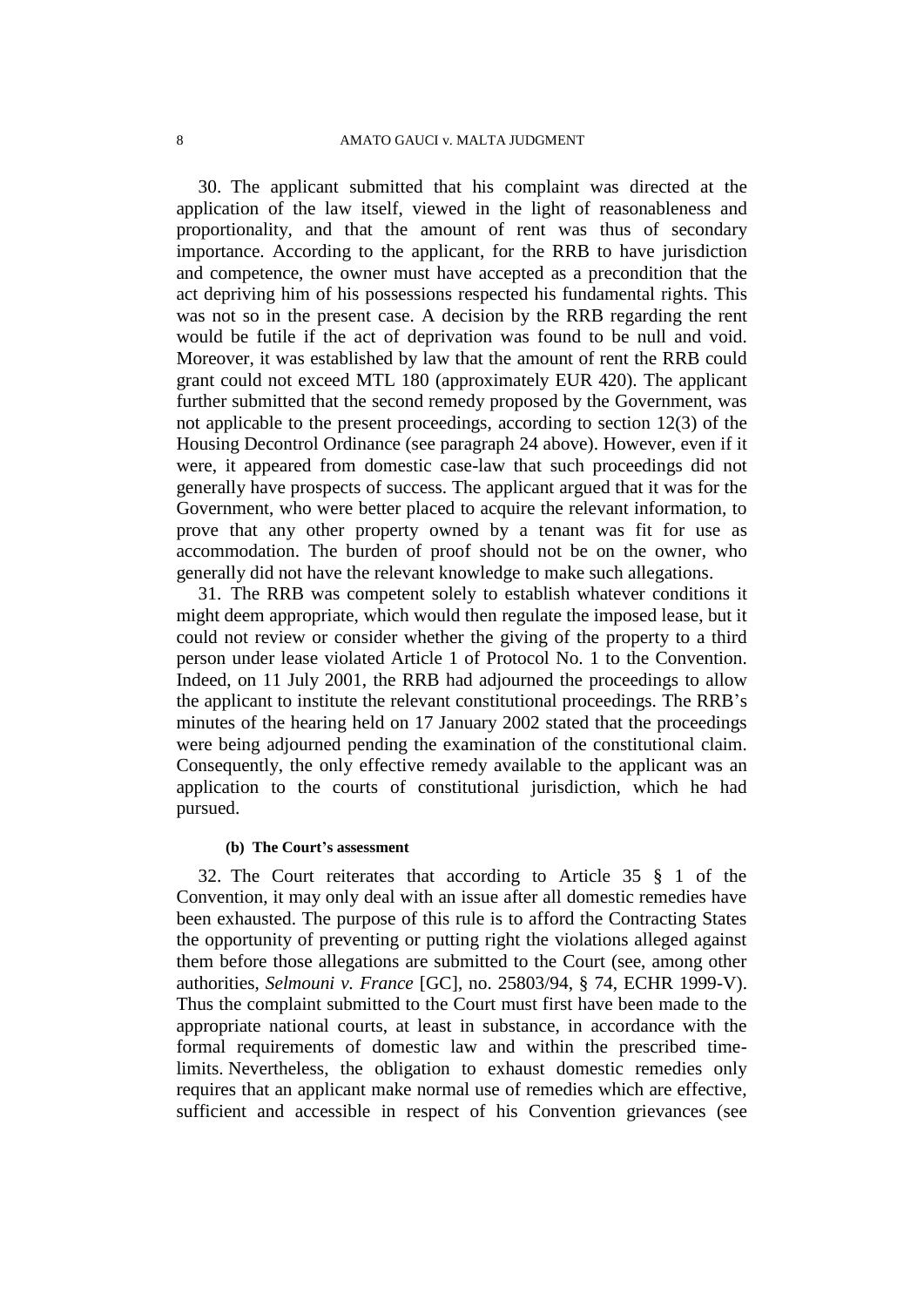*Balogh v. Hungary*, no. 47940/99, § 30, 20 July 2004). The existence of such remedies must be sufficiently certain not only in theory but also in practice, failing which they will lack the requisite accessibility and effectiveness (see *Mifsud v. France* (dec.) [GC], no. 57220/00, ECHR 2002- VIII). Moreover, according to established case-law, when a remedy has been pursued, use of another remedy which has essentially the same objective is not required (see, *inter alia*, *Kozacıoğlu v. Turkey* [GC], no. 2334/03, § 40, 19 February 2009).

33. The Court, in reply to the Government's preliminary submission, notes that the applicant's statement continues to read "the issue related to the establishment of an amount of rent is herein of a secondary nature". Consequently, the applicant was merely submitting that the proper order of priority was first to establish that there had been interference with his property and once that had been determined, to establish the proper compensation due.

34. As to the remedies relied on by the Government, the Court notes that on the one hand the amount of compensation to be awarded by the RRB could not exceed EUR 420, a sum which the applicant considered inadequate and contested before this Court. On the other hand, in view of section 12(3) of the Housing Decontrol Ordinance (see paragraph 24 above) the Court is not convinced that the remedy suggested by the Government under the Reletting of Urban Property Ordinance applied to the applicant's circumstances. The Government have not submitted a consistent pattern of case-law substantiating their allegation in this respect. Even if this were so, the Court does not see how applicants could be expected to be aware of tenants' financial situation and alternative accommodation. Consequently, in the circumstances of the present case and in view of the applicant's specific complaint, recourse to the RRB cannot be regarded as an effective remedy requiring exhaustion.

35. Most importantly, the Court notes that in the present case the applicant instituted constitutional proceedings before the Civil Court (First Hall) alleging a breach of his right to the enjoyment of his property as guaranteed by Article 1 of Protocol No. 1. He further appealed to the Constitutional Court against the Civil Court's judgment rejecting his claim. In both proceedings the applicant complained, *inter alia*, about the effects of the law at issue and the inadequate amount of compensation. The Court therefore considers that in raising these pleas before the domestic constitutional jurisdictions, which did not reject the applicant's claim on procedural grounds but examined the substance of the claim, the applicant has made normal use of the remedies which were accessible to him and which related, in substance, to the facts complained of at the European level (see, *mutatis mutandis*, *Zarb Adami v. Malta* (dec.), no. 17209/02, 24 May 2005 and *Edwards v. Malta*, no. 17647/04, § 39, 24 October 2006).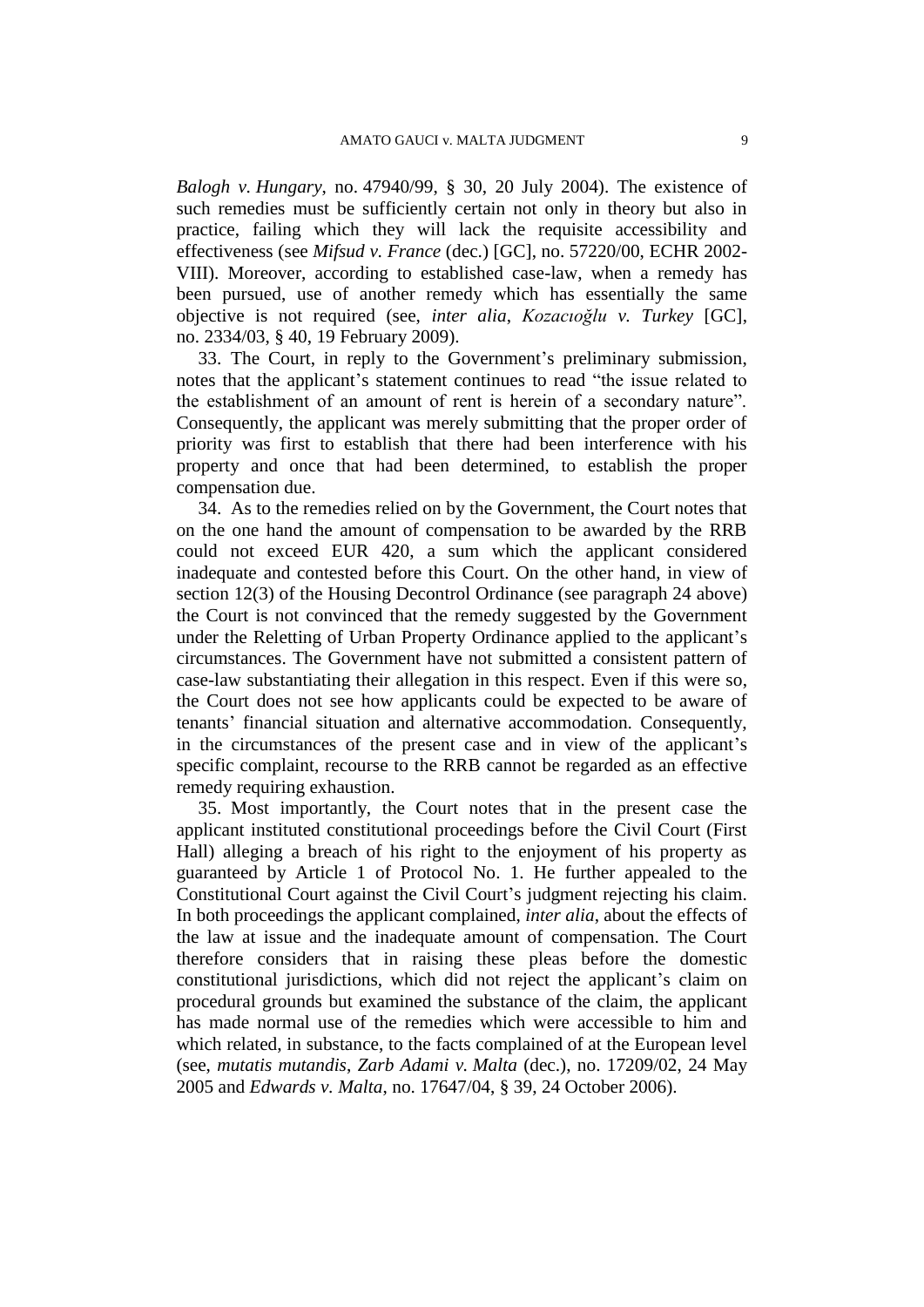36. It follows that the complaint cannot be rejected for non-exhaustion of domestic remedies and that the Government's objection should be dismissed.

# *2. Conclusion*

37. The Court notes that this complaint is not manifestly ill-founded within the meaning of Article 35  $\S$  3 of the Convention. It further notes that it is not inadmissible on any other grounds. It must therefore be declared admissible.

# **B. Merits**

#### *1. The applicant's submissions*

38. The applicant submitted that he had suffered interference with his property rights as he had been deprived of his possessions unilaterally on 20 November 2000. Although the original grant in temporary emphyteusis had expired, contrary to his expectation that the property would revert to him vacant on termination of the contract, the 1979 Act gave the tenants the right to retain possession of the property under a new lease. Thus, the fact that he retained ownership in circumstances in which he was unable to foresee when, if ever, the property would revert to him, could not exclude a deprivation of property in the Convention sense. Indeed the concept of tenant was a wide one (see "Relevant domestic law" paragraph 22 above) and the applicant had legitimate fears that the property would not revert to him in the foreseeable future. Moreover, the sums paid in succession tax related to a time when the property was still under the original emphyteusis and could not justify the subsequent interference.

39. The applicant further claimed that the deprivation of his property had been disproportionate. Firstly, the law did not distinguish between tenants who owned other property and those who did not – in the present case the tenants owned other property which they occasionally rented out to third parties. Neither did it distinguish between those who did not have the means to find a residence on the free market and those who did. Secondly, the law failed to restrict the application of such measures to a reasonable time that would enable the owner to foresee the length of time for which he or she would be unable to exercise rights over the property. Thirdly, it failed to give the owner fair and adequate compensation.

40. In the present case, the applicant presented a valuation carried out by a professional architect and based on the current situation and objective indicators. Indeed, the Government's argument that liberalisation of the rent laws would decrease a property's market value was counter-productive. Had that been the case, it would have been a more proportionate measure to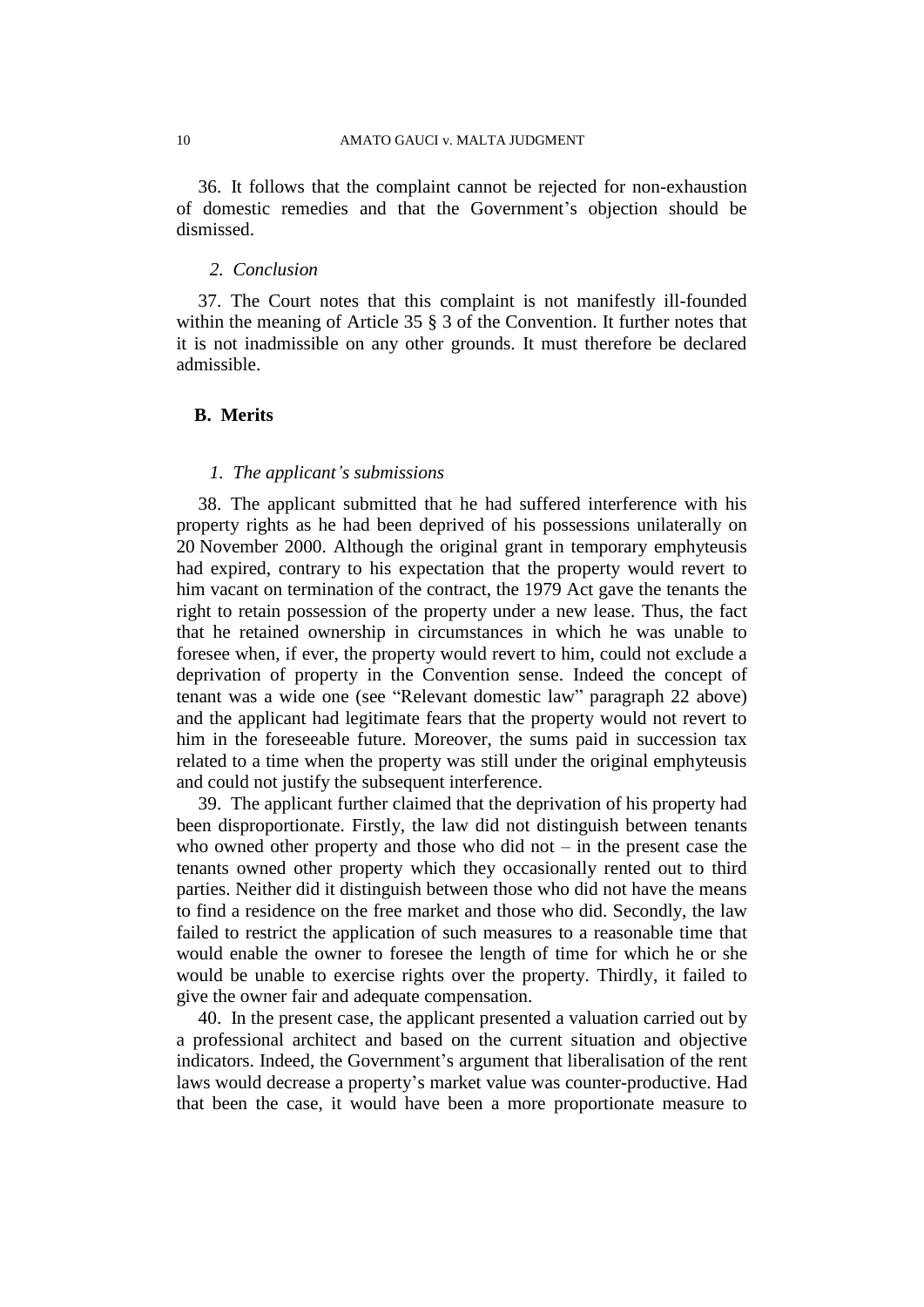ensure availability of property at cheaper prices, without introducing arbitrary control. Furthermore, since the Government referred to the national minimum wage, it was useful to note that according to the National Statistics Office the current gross salaries in various industries amounted to approximately EUR 240 per week and therefore were more than the amount of the minimum wage. Thus, official statistics showed that the minimum salary was not the salary being generally earned. Similarly, the Government's contention that market prices were inflated as a result of foreigners purchasing property did not tally with the results provided by the Government department responsible for issuing permits to such foreigners for purchasing residential premises.

41. According to the architect's valuation dated 2002, the lease value of the premises was MTL 120 (approximately EUR 280) per month. Thus, even the maximum amount of rent allowed by law, namely MTL 180 (approximately EUR 420) per year, amounted to only 12.5% of its real value. This illusory compensation would be of more concern with the passage of time, since the lease was of indefinite duration. It followed that notwithstanding the State's margin of appreciation, the applicant had been made to bear an excessive burden which was disproportionate to the general interest pursued.

42. Moreover, there were no safeguards ensuring that the operation of the 1979 Act would be neither arbitrary nor unforeseeable. The applicant could not contest the application of the system to his property or seek a review as to whether in his circumstances the application of the law was justified, except before the constitutional courts. Furthermore, the RRB could not establish fair and adequate compensation, which was determined by the law itself, and was not subject to judicial review.

# *2. The Government's submissions*

43. The Government contested the assertion that there had been interference with the applicant's property rights. They submitted that the applicant's father should have known that at the time of the emphyteusis the Civil Code and the applicable case-law had already determined that owners had to respect lease contracts entered into even beyond the period of temporary emphyteusis. In fact, Act XXIII only limited the already existent protection of tenants to Maltese citizens occupying the premises as their ordinary residence. Moreover, the applicant had inherited an undivided halfshare of the premises from his late father in December 1995 and the rest in 1997. Thus, at the time the applicant had acquired possession, the property was already governed by the new law. What he had inherited was the "*subdirectum dominium*" of the premises, which granted him the right to receive the ground rent previously established. This had also affected the duty on succession, since at the time when he had acquired full ownership on the basis of these conditions the premises as a whole were valued at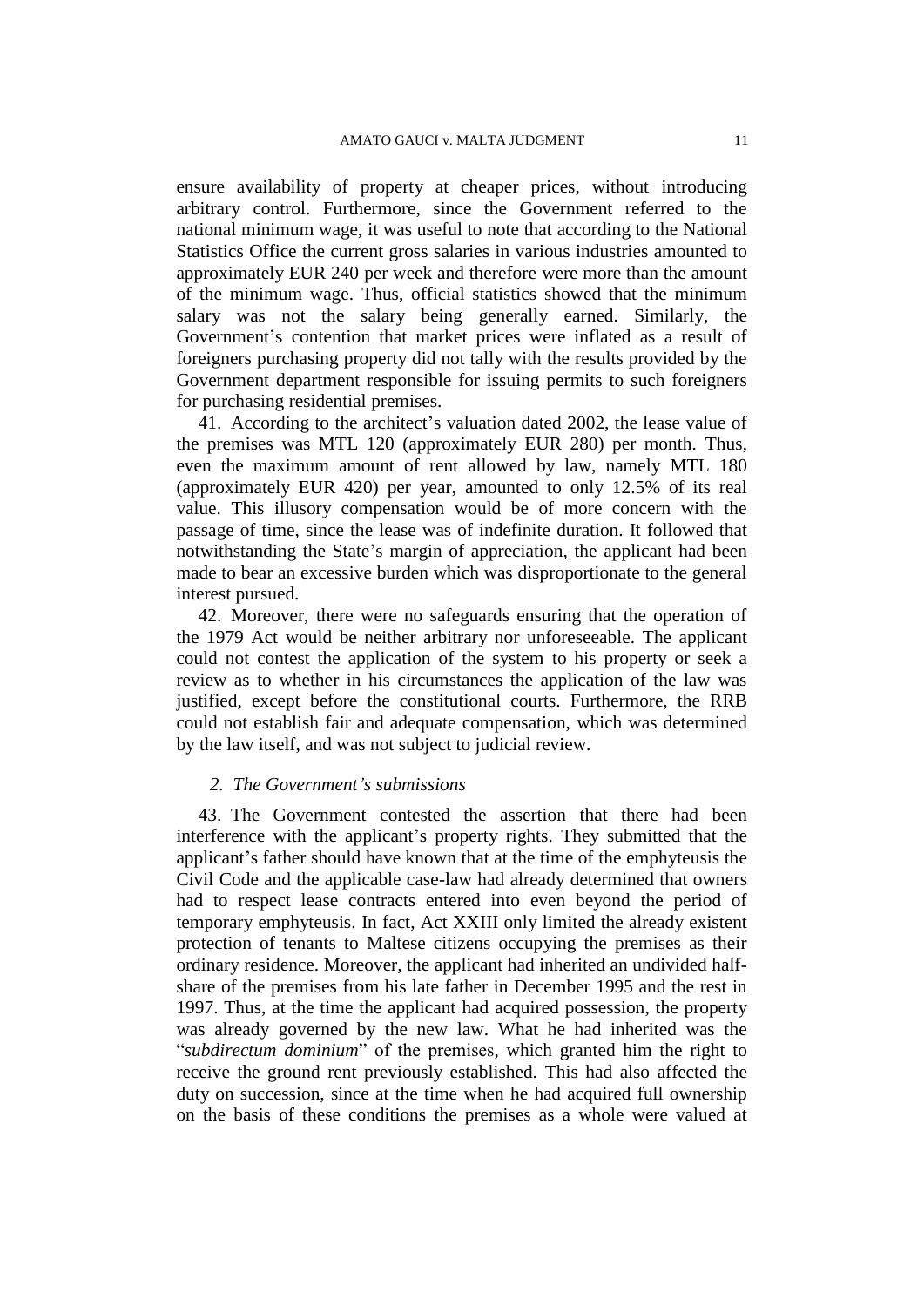MTL 13,000. Moreover, he retained ownership of the property, albeit subject to a tenancy in favour of Mr and Mrs P., with limited possibilities of inheritance. Given the above and the fact that the applicant's possession was not worth less than when he had inherited it and what he had paid succession duty on, it could not be said that he had suffered interference with his rights.

44. Even assuming that there had been interference with the applicant's property rights, it had consisted of control of the use of property in the general interest, namely that of protecting the interests of tenants, as also established by the Commission in *Zammit and Others v. Malta*, (no. 16756/90, Commission report of 12 January 1991, *Decisions and Reports* 68, pg 312) which dealt with a similar complaint. Indeed, the 1979 Act was aimed at preventing large scale evictions in the 1950s and 1960s of persons who had acquired houses in emphyteusis for periods in excess of sixteen years.

45. The Government submitted that the interference had been proportionate, relying on the Commission's decision in *Zammit and Others*. In the latter, in respect of similar facts, the Commission had noted that the applicants remained owners of their property interest, which they were free to dispose of, and that they continued to receive rent from the occupiers. Thus, bearing in mind the wide margin of appreciation afforded to States in regulating housing problems, the control of use was justified within the meaning of the second paragraph of Article 1 of Protocol No. 1 to the Convention.

46. The Government further submitted that the proportionality of compensation in the context of social measures such as those in the field of housing could not be calculated on the basis of the full value on the open market, but was a matter which fell within the margin of appreciation of the State. Moreover, Article 1 of Protocol No. 1 did not confer a right to receive a profit. The rent payable to the applicant was reasonable in view of the value of the property at the time when he inherited it. Furthermore, it was not clear on what basis the applicant's valuations, which contrasted with those relied on for succession purposes, had been carried out. They were speculative and appeared to be based on the assumption that similar properties would fetch the same price on the open market. The valuation did not take into account the change in market conditions which would be brought about if all the rent laws affecting general social conditions were to be abolished.

47. Reiterating the reasoning of the Constitutional Court, the Government further submitted that the issue of proportionality had to be examined in the light of the necessity of such social measures and the average monthly income of the population (the minimum wage in 2007 had been approximately EUR 140 per week). Therefore, one had to consider the economic and social reality in the country as a whole and not just property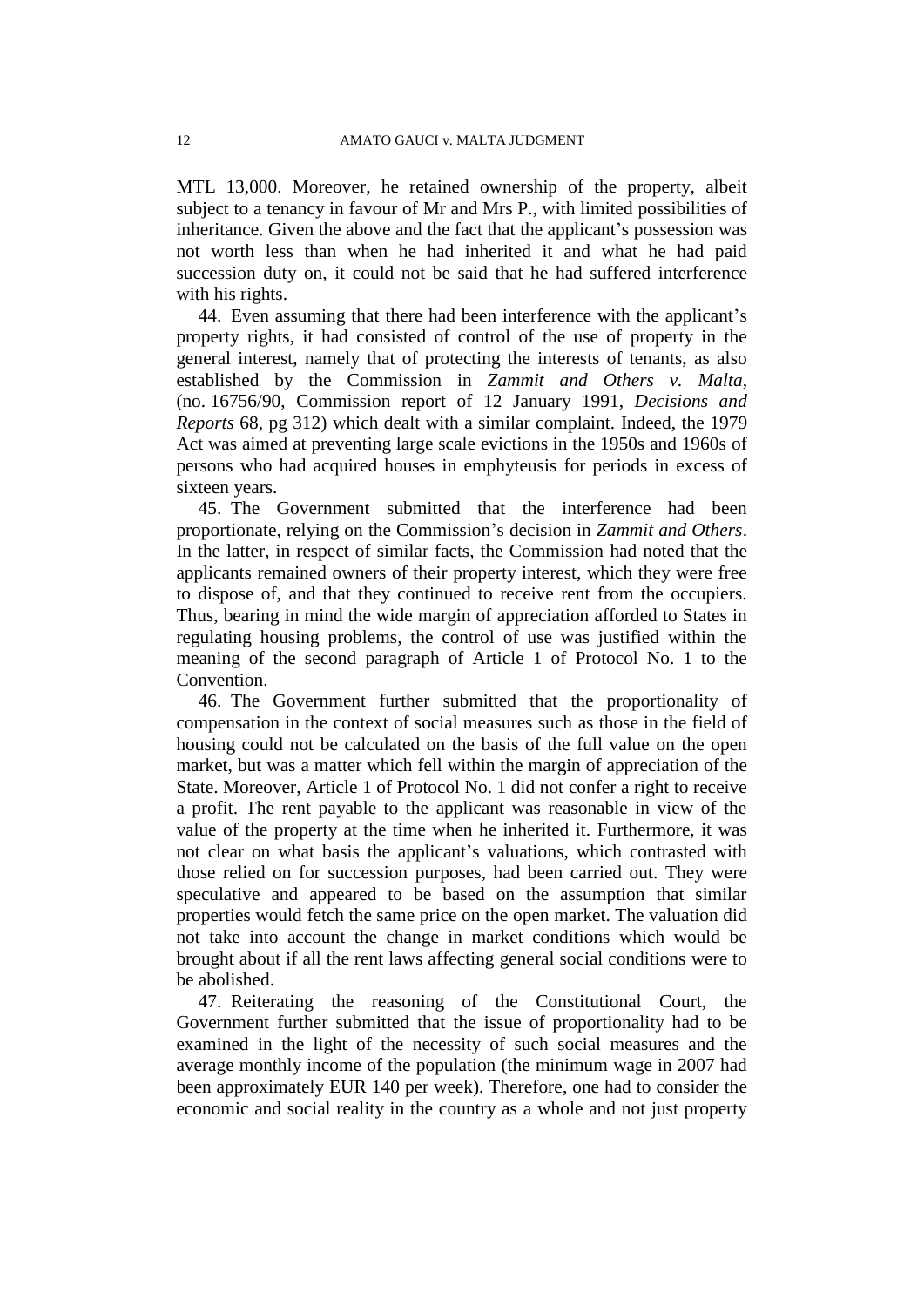speculation. Indeed, if market rents, which were also inflated beyond local market conditions because of foreigners' interest in purchasing such properties at higher prices, were to be applied to all premises this would result in severe hardship for many.

48. Furthermore, at the time when the ground rent had been agreed by the applicant's father it had not been subject to price controls. Section 12(2)(b)(i) of the Housing (Decontrol) Ordinance (see "Relevant domestic law" above) provided for the rent payable to be a reflection of the original ground rent and was therefore a fair and proportionate rent in the circumstances. Therefore, the applicant had not suffered a disproportionate burden.

49. Finally the Government submitted that the law was not arbitrary and that it provided for procedural safeguards in the form of recourse to an impartial tribunal established by law, namely the RRB for the establishment of rent conditions, with an appeal on points of law to the Court of Appeal. Moreover, the operation of the whole system, although not based on means testing of tenants, did not allow for any reductions in rent and applied only to tenants who used the property as their ordinary residence and did not have suitable alternative accommodation. This provided sufficient safeguards against arbitrariness. Referring to *Mellacher and Others v. Austria* (19 December 1989, Series A no. 169), they recalled that legislation instituting a system of rent control and aiming, *inter alia*, at establishing a standard of rents for equivalent flats at an appropriate level must, perforce, be general in nature. It would hardly be consistent with these aims nor would it be practicable to make the reductions of rent dependent on the specific situation of each tenant.

#### *3. The Court's assessment*

#### **(a) Whether there was interference**

50. As the Court has stated on a number of occasions, Article 1 of Protocol No. 1 comprises three distinct rules: the first rule, set out in the first sentence of the first paragraph, is of a general nature and enunciates the principle of the peaceful enjoyment of property; the second rule, contained in the second sentence of the first paragraph, covers deprivation of possessions and subjects it to certain conditions; the third rule, stated in the second paragraph, recognises that the Contracting States are entitled, *inter alia*, to control the use of property in accordance with the general interest. The three rules are not, however, distinct in the sense of being unconnected. The second and third rules are concerned with particular instances of interference with the right to peaceful enjoyment of property and should therefore be construed in the light of the general principle enunciated in the first rule (see, among other authorities*, James and Others v. the United Kingdom*, judgment of 21 February 1986, Series A no. 98, § 37; *Beyeler v.*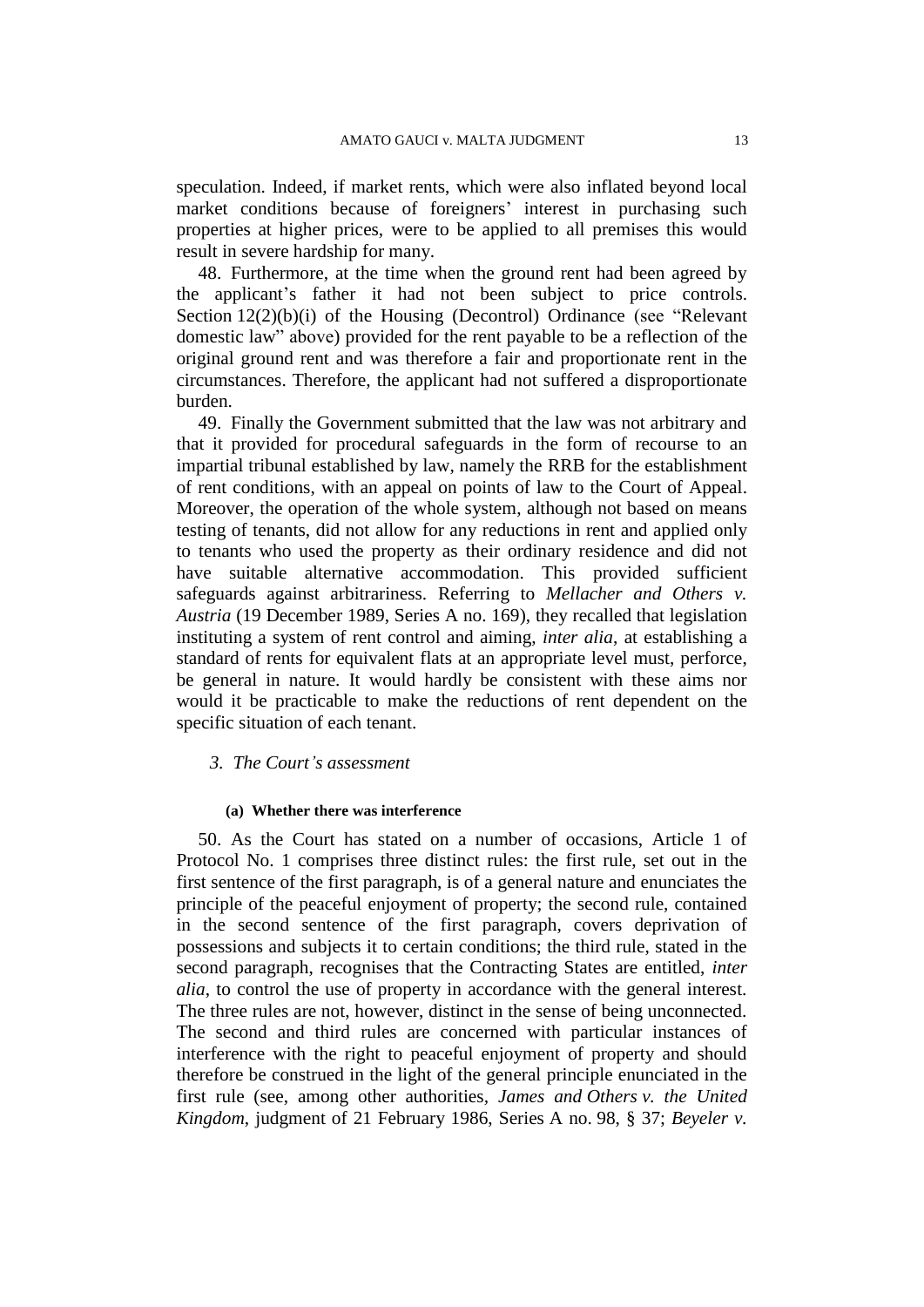*Italy* [GC], no. 33202/96, § 98, ECHR 2000-I; and *Saliba v. Malta*, no. 4251/02, § 31, 8 November 2005).

51. The Government contested the assertion that there had been an interference with the applicant's property rights within the meaning of Article 1 of Protocol No. 1 to the Convention on the basis that the law at issue was already in force when the applicant inherited the property. The Court notes that the application of legislation affecting landlords' rights over many years constitutes a continued interference for the purposes of Article 1 of Protocol No. 1 (see, *mutatis mutandis*, *Hutten-Czapska v. Poland* [GC], no. 35014/97, § 210, ECHR 2006-...). Thus, even considering that the interference in question, as in *Hutten-Czapska*, was the result of subsequent regulatory regimes limiting owners' rights, this does not mean that there was no interference. On the contrary, this means that both the applicant's parents and subsequently the applicant suffered interference with their property rights. For the purposes of this case, however, the complaint is confined to the application of Act XXIII of 1979 to the applicant's rights over his property.

52. The Court has previously held that a restriction on an applicant's right to terminate a tenant's lease constitutes control of the use of property within the meaning of the second paragraph of Article 1. It follows that the case should be examined under the second paragraph of Article 1 of Protocol No. 1 (see *Velosa Barreto v. Portugal*, 21 November 1995, § 35, Series A no. 334).

### **(b) Whether the Maltese authorities observed the principle of lawfulness and pursued a "legitimate aim in the general interest"**

53. The first requirement of Article 1 of Protocol No. 1 is that any interference by a public authority with the peaceful enjoyment of possessions be lawful. In particular, the second paragraph of Article 1, while recognising that States have the right to control the use of property, subjects their right to the condition that it be exercised by enforcing "laws". Moreover, the principle of lawfulness presupposes that the applicable provisions of domestic law are sufficiently accessible, precise and foreseeable in their application (see, *mutatis mutandis*, *Broniowski v. Poland* [GC], no. 31443/96, § 147, ECHR 2004-V, and *Saliba*, cited above*,*  § 37).

54. Furthermore, a measure aiming at controlling the use of property can only be justified if it is shown, *inter alia*, to be "in accordance with the general interest". Because of their direct knowledge of their society and its needs, the national authorities are in principle better placed than the international judge to appreciate what is in the "general" or "public" interest. The notion of "public" or "general" interest is necessarily extensive. In particular, spheres such as housing of the population, which modern societies consider a prime social need and which plays a central role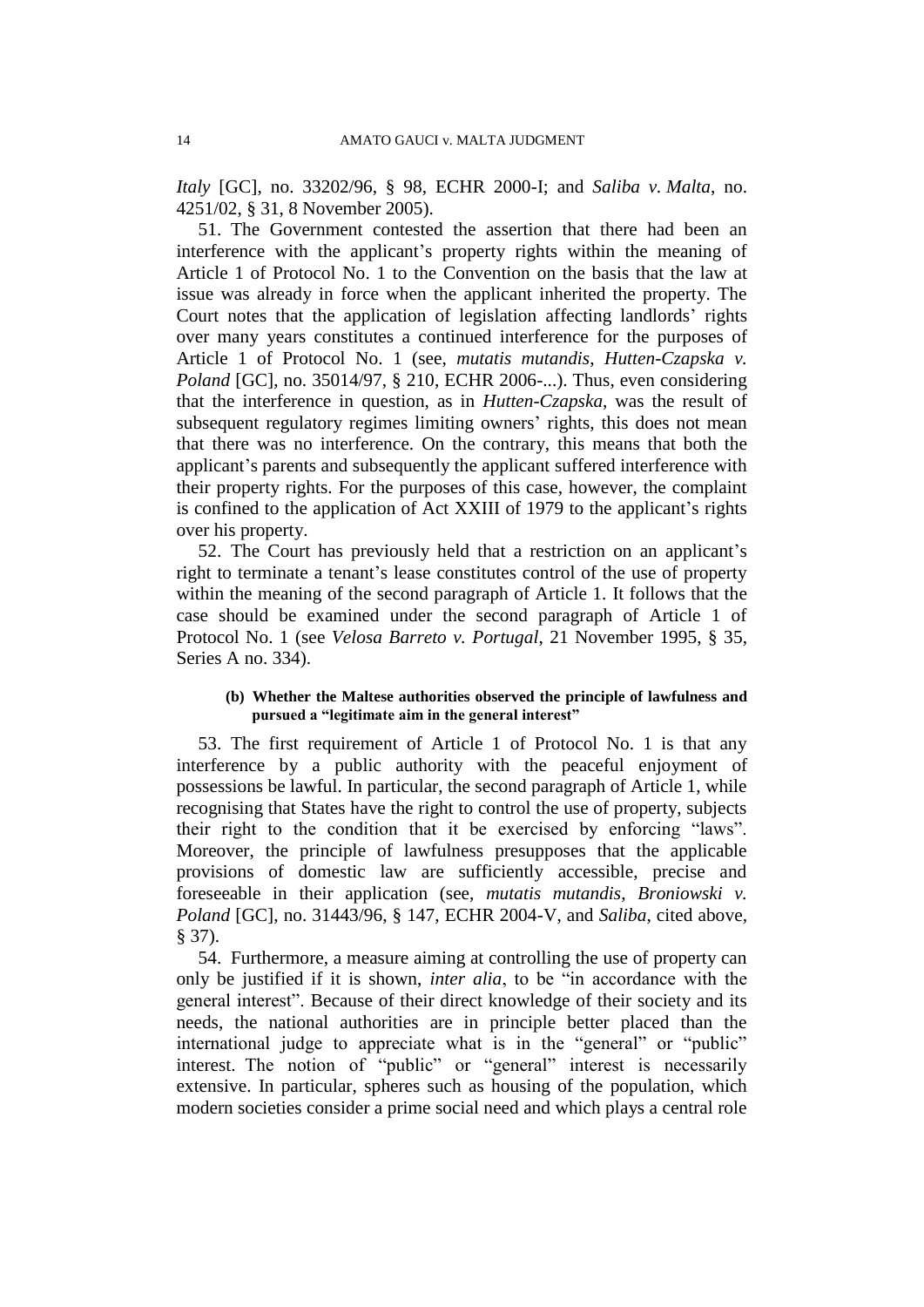in the welfare and economic policies of Contracting States, may often call for some form of regulation by the State. In that sphere decisions as to whether, and if so when, it may fully be left to the play of free market forces or whether it should be subject to State control, as well as the choice of measures for securing the housing needs of the community and of the timing for their implementation, necessarily involve consideration of complex social, economic and political issues. Finding it natural that the margin of appreciation available to the legislature in implementing social and economic policies should be a wide one, the Court has on many occasions declared that it will respect the legislature's judgment as to what is in the "public" or "general" interest unless that judgment is manifestly without reasonable foundation (see *Hutten-Czapska*, cited above, §§ 165- 166).

55. That the interference was lawful is a matter not disputed by the parties. The Court finds that the restriction was imposed by Act XXIII of 1979 and was therefore "lawful" within the meaning of Article 1 of Protocol No. 1. The Court further considers that the legislation at issue in the present case pursued a legitimate social policy aim, namely the social protection of tenants (see *Velosa Barreto*, cited above, § 35 and *Hutten-Czapska,* cited above, § 178).

#### **(c) Whether the Maltese authorities struck a fair balance**

56. Any interference with property must also satisfy the requirement of proportionality. As the Court has repeatedly stated, a fair balance must be struck between the demands of the general interest of the community and the requirements of the protection of the individual's fundamental rights, the search for such a fair balance being inherent in the whole of the Convention. The requisite balance will not be struck where the person concerned bears an individual and excessive burden (see *Sporrong and Lönnroth* cited above, §§ 69-74, and *Brumărescu v. Romania* [GC], no. 28342/95, § 78, ECHR 1999-VII).

57. The concern to achieve this balance is reflected in the structure of Article 1 of Protocol No. 1 as a whole. In each case involving an alleged violation of that Article the Court must therefore ascertain whether by reason of the State's interference the person concerned had to bear a disproportionate and excessive burden (see *James and Others*, cited above, § 50; *Mellacher and Others*, cited above, § 48, and *Spadea and Scalabrino v. Italy*, judgment of 28 September 1995, § 33, Series A no. 315-B).

58. In assessing compliance with Article 1 of Protocol No. 1, the Court must make an overall examination of the various interests in issue, bearing in mind that the Convention is intended to safeguard rights that are "practical and effective". It must look behind appearances and investigate the realities of the situation complained of. In cases concerning the operation of wide-ranging housing legislation, that assessment may involve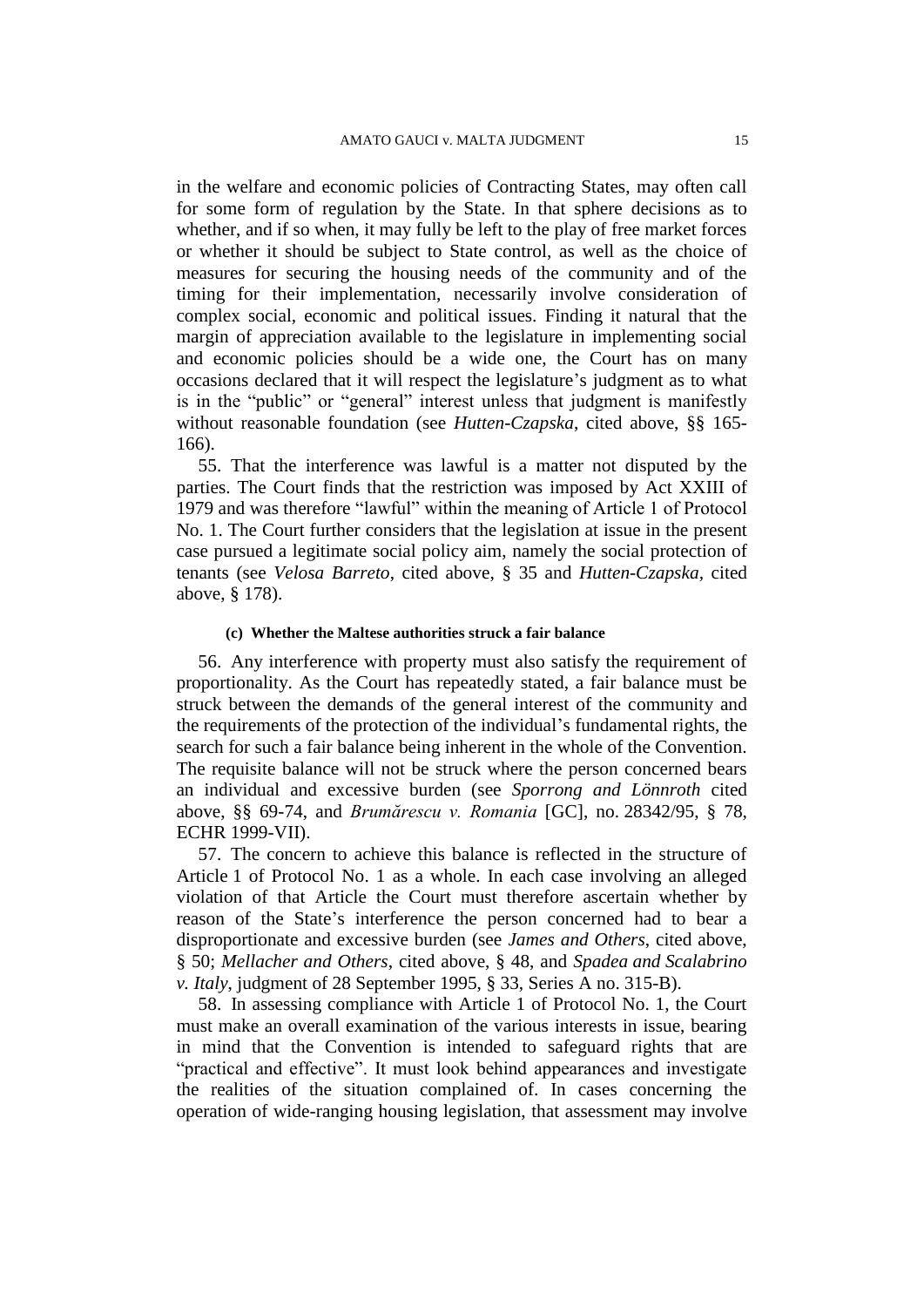not only the conditions of the rent received by individual landlords and the extent of the State's interference with freedom of contract and contractual relations in the lease market, but also the existence of procedural and other safeguards ensuring that the operation of the system and its impact on a landlord's property rights are neither arbitrary nor unforeseeable. Uncertainty – be it legislative, administrative or arising from practices applied by the authorities  $-$  is a factor to be taken into account in assessing the State's conduct. Indeed, where an issue in the general interest is at stake, it is incumbent on the public authorities to act in good time, and in an appropriate and consistent manner (see *Immobiliare Saffi v. Italy*, [GC], no. 22774/93, § 54, ECHR 1999-V; and *Broniowski*, cited above, § 151).

59. Moreover, in situations where the operation of the rent-control legislation involves wide-reaching consequences for numerous individuals and has economic and social consequences for the country as a whole, the authorities must have considerable discretion not only in choosing the form and deciding on the extent of control over the use of property but also in deciding on the appropriate timing for the enforcement of the relevant laws. Nevertheless, that discretion, however considerable, is not unlimited and its exercise cannot entail consequences at variance with the Convention standards (see, *mutatis mutandis*, *Hutten-Czapska*, cited above, § 223).

60. The Court notes that the Government made reference to the Commission's decision in *Zammit and Others v. Malta*. Indeed, in analogous circumstances the Commission found that the said interference had been justified in view of the wide margin of appreciation of States in this sphere. However, the Court recalls that this margin is still subject to European supervision and what might have been justified eighteen years ago, the Commission decision having been delivered in 1991, will not necessarily be justified today. As stated by the Government, Act XXIII of 1979 had as its aim to prevent large-scale evictions in the 1950s and 1960s. Thus, in its balancing exercise the Court will have to determine whether such a degree of tenant protection, to the detriment of owners, is still justified fifty years later. It notes that, as stated by the Government, the minimum wage in 2007 was approximately EUR 600 per month, while back in 1974 (the date when Malta adopted a national minimum wage), it amounted to less than EUR 100 per month.

61. The Court will consider the impact that the application of the 1979 Act had on the applicant's property. It notes that the applicant could not exercise his right of use in terms of physical possession as the house was occupied by the tenants and he could not terminate the lease. Thus, while the applicant remained the owner of the property he was subjected to a forced landlord-tenant relationship for an indefinite period of time. It has already been established that the applicant did not have an effective remedy enabling him to evict the tenants (see, *a contrario*, *Velosa Barreto*, cited above), either on the basis of his own need or that of his relatives or on the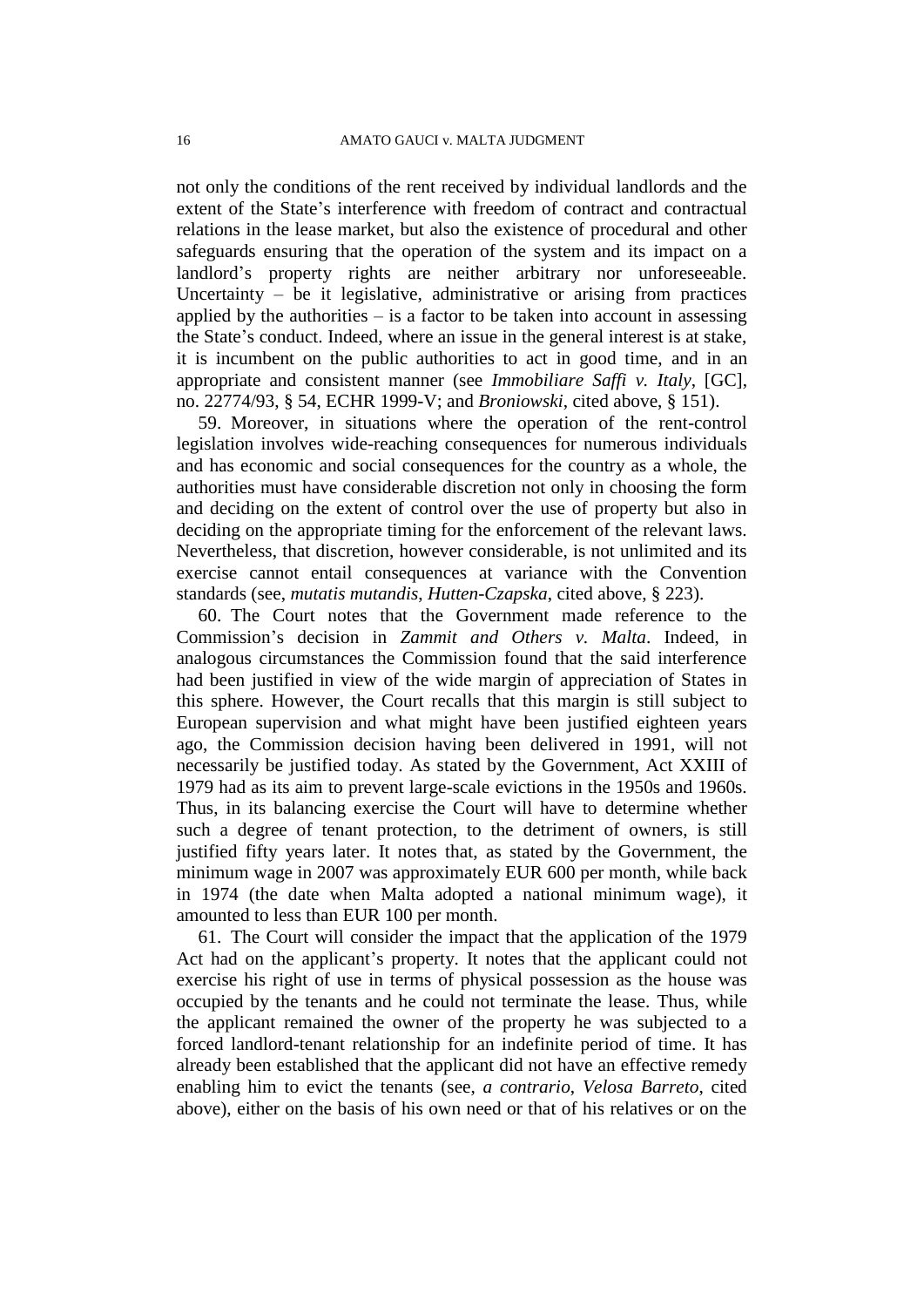basis that Mr and Mrs P. were not deserving of such protection, as they owned alternative accommodation. Consequently, the application of the law itself lacked adequate procedural safeguards aimed at achieving a balance between the interests of the tenants and those of the owners. The Court further considers that the possibility of the tenant leaving the premises voluntarily was remote, especially since the tenancy could be inherited. The Government's contention that transfer of the tenancy by inheritance was improbable was not substantiated and remains to be considered as pure speculation. It follows that these circumstances inevitably left the applicant in uncertainty as to whether he would ever be able to recover his property.

62. Moreover, both the amount of rent received by the applicant, namely EUR 210 per year and the maximum amount of rent the applicant could obtain, namely EUR 420, were, as confirmed by the Constitutional Court, "certainly low". Indeed, the amount of rent contrasts starkly with the market value of the premises as submitted by the applicant. The Court considers that, State control over levels of rent falls into a sphere subject to a wide margin of appreciation by the State and its application may often cause significant reductions in the amount of rent chargeable (see, in particular*, Mellacher and Others*, cited above, § 45). Nevertheless, this may not lead to results which are manifestly unreasonable, such as amounts of rent allowing only a minimal profit.

63. In the present case, having regard to the low rental value which could be fixed by the Rent Regulation Board, the applicant's state of uncertainty as to whether he would ever recover his property, which has already been subject to this regime for nine years, the lack of procedural safeguards in the application of the law and the rise in the standard of living in Malta over the past decades, the Court finds that a disproportionate and excessive burden was imposed on the applicant. The latter was requested to bear most of the social and financial costs of supplying housing accommodation to Mr and Mrs P. (see, *mutatis mutandis*, *Hutten-Czapska*, cited above, § 225). It follows that the Maltese State failed to strike the requisite fair balance between the general interests of the community and the protection of the applicant's right of property.

64. There has accordingly been a violation of Article 1 of Protocol No.1 to the Convention.

# II. ALLEGED VIOLATION OF ARTICLE 14 IN CONJUNCTION WITH ARTICLE 1 OF PROTOCOL NO. 1 TO THE CONVENTION

65. The applicant complained that Act XXIII of 1979 discriminated against him *vis-a-vis* owners of premises granted in temporary emphyteusis after 1995, which were not subject to the same law. Its effects on persons who had given their property in emphyteusis before 1979 were therefore contrary to Article 14 of the Convention, which provides: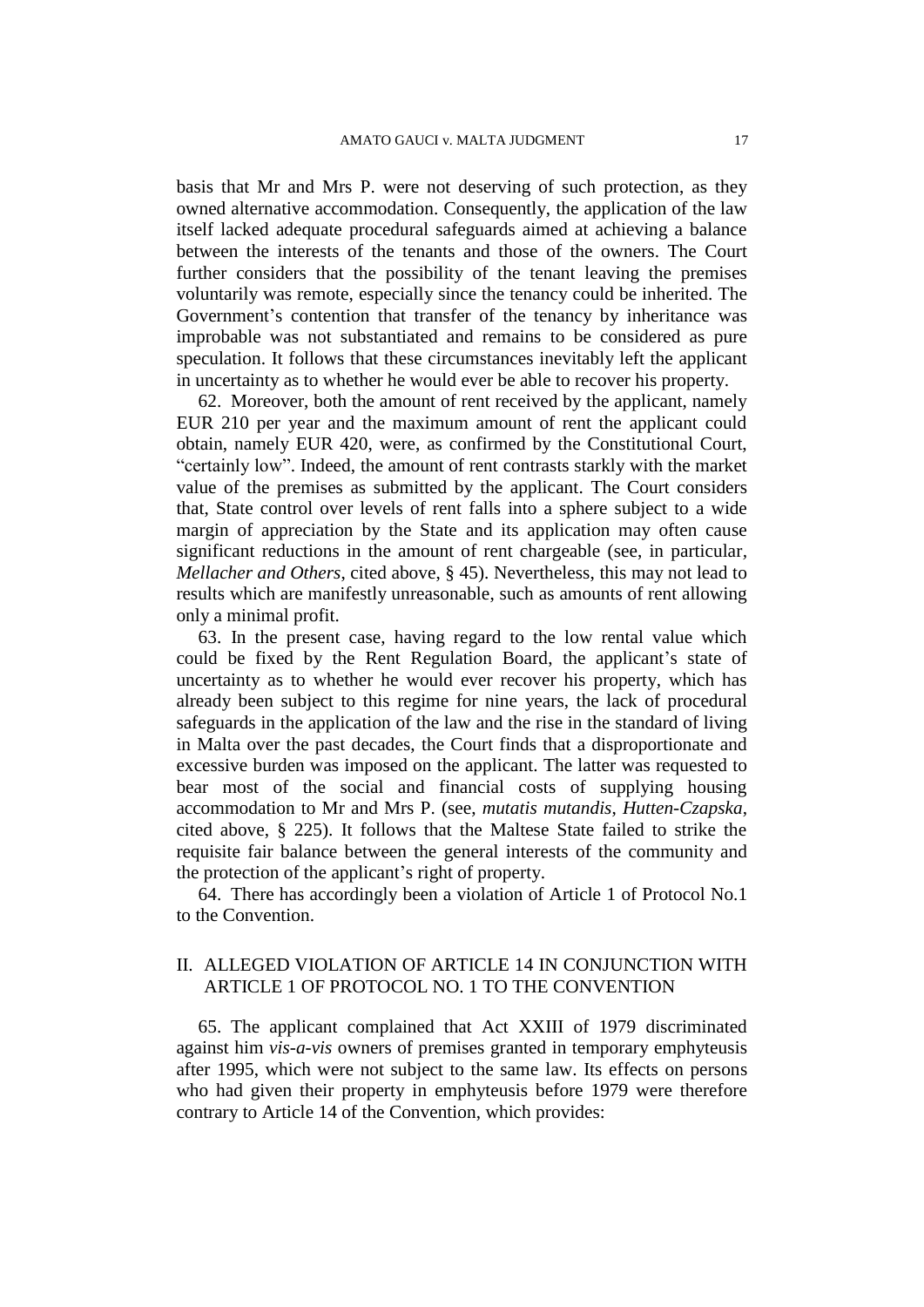"The enjoyment of the rights and freedoms set forth in [the] Convention shall be secured without discrimination on any ground such as sex, race, colour, language, religion, political or other opinion, national or social origin, association with a national minority, property, birth or other status."

# **A. Admissibility**

66. The Court reiterates that Article 14 complements the other substantive provisions of the Convention and its Protocols. It has no independent existence since it has effect solely in relation to "the enjoyment of the rights and freedoms" safeguarded by those provisions. Although the application of Article 14 does not presuppose a breach of those provisions – and to this extent it is autonomous – there can be no room for its application unless the facts at issue fall within the ambit of one or more of the latter (see, among many other authorities, *Petrovic v. Austria,* 27 March 1998, § 22, *Reports* 1998-II).

67. The Court reiterates that discrimination means treating differently, without an objective and reasonable justification, persons in relevantly similar situations (see *Willis v. the United Kingdom*, no. 36042/97, § 48, ECHR 2002-IV). However, not every difference in treatment will amount to a violation of Article 14. It must be established that other persons in an analogous or relevantly similar situation enjoy preferential treatment and that this distinction is discriminatory (see *Unal Tekeli v. Turkey*, no. 29865/96, § 49, 16 November 2004).

68. The Court also points out that the grounds on which those differences of treatment are based are relevant in the context of Article 14. However, the list of prohibited grounds of discrimination as set out in Article 14 is not exhaustive (see *Rasmussen v Denmark*, 28 November 1984, § 34 *in fine*, Series A no. 87)

69. The Court considers that the facts at issue fall within the ambit of Article 1 of Protocol No. 1 and that Article 14 is therefore applicable in the instant case.

70. The Court notes that even assuming that all property owners could be considered to be in an analogous situation, the legal restrictions and impositions complained of applied to every owner whose property had been granted under a contract of emphyteusis on the date of the introduction of Act XXIII (21 June 1979). Moreover, the applicant would not have been subjected to such restrictions and impositions in respect of any such contracts entered into after 1 June 1995, the date on which the law was amended. Thus, there appears to be no distinguishing criterion based on the personal status of the houseowner or on any other ground which the applicant failed to mention (see, *mutatis mutandis*, *G. v. Austria* (dec.), no. 12484/86, 7 June 1990).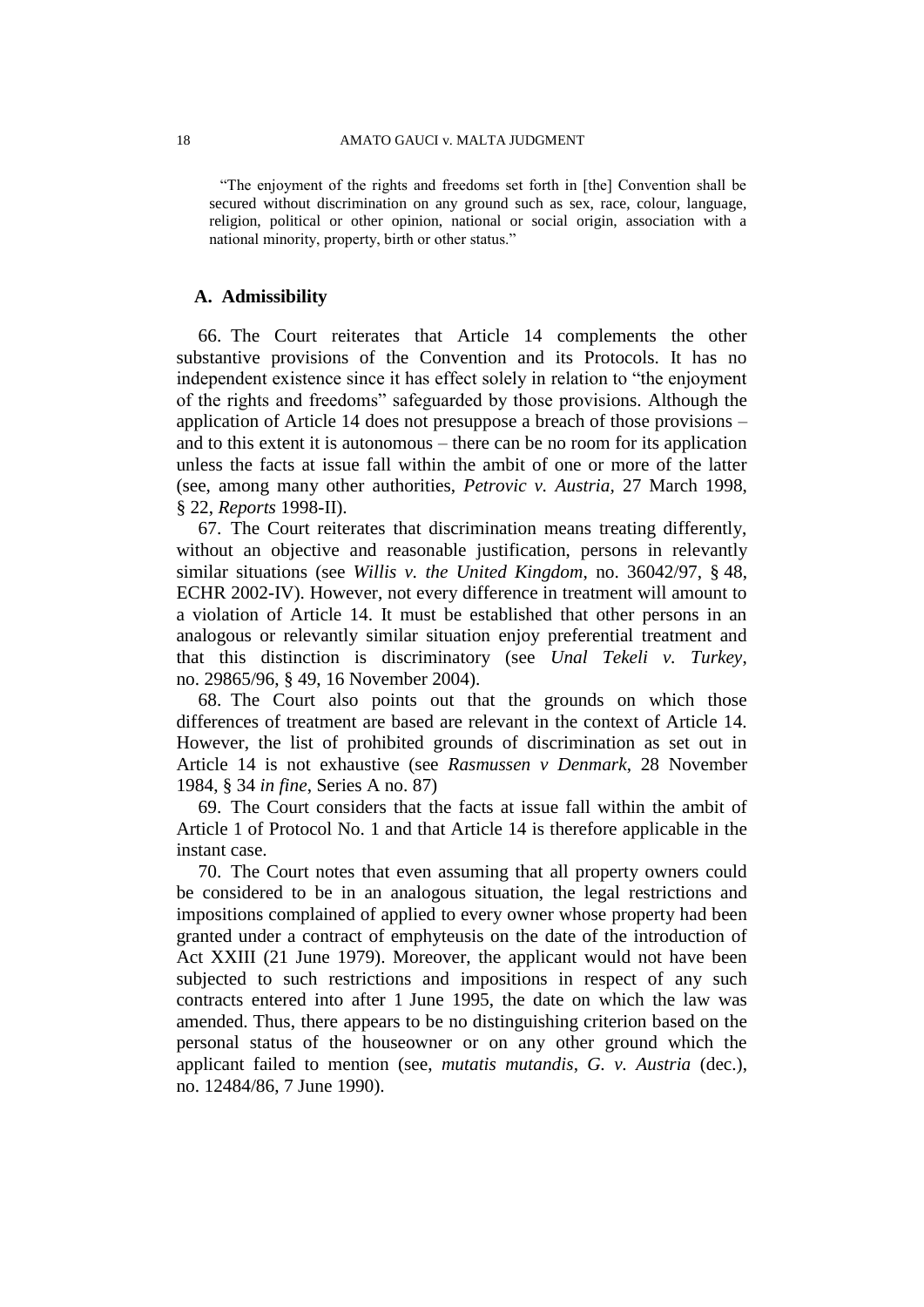71. In any case, the Court reiterates that no discrimination is disclosed by a particular date being chosen for the commencement of a new legislative regime (see, *mutatis mutandis*, *Massey v. the United Kingdom*, (dec.) no. 14399/02, 8 April 2003), and that differential treatment arising out of a legislative change is not discriminatory where it has a reasonable and objective justification in the interests of the good administration of justice (see, *mutatis mutandis*, *Stacey v. the United Kingdom* (dec.), no. 16576/90, 3 December 1990). The use of a cut-off date creating a difference in treatment is an inevitable consequence of introducing new systems which replace previous and outdated schemes. Moreover, the choice of such a cut-off date when introducing new regimes falls within the wide margin of appreciation afforded to a State when reforming its policies (see, *mutatis mutandis*, *Twizell v. the United Kingdom*, no. 25379/02, § 24, 20 May 2008).

72. The Court observes that the 1995 amendments sought to abolish a law which, in fact, was challenged by the applicant and in respect of which the Court has found a violation of the applicant's property rights. The introduction of the amendment does not appear arbitrary or unreasonable in any way. On the contrary, in the instant case, the fact that the effects of the impugned law were abolished in respect of contracts concluded after 1995, a decision which fell with the State's margin of appreciation, can be deemed reasonably and objectively justified to protect owners from restrictions impinging on their rights.

73. The Court therefore finds that there is no appearance of discrimination contrary to Article 14 and that the complaint is manifestly illfounded and must be rejected in accordance with Article 35 §§ 3 and 4 of the Convention.

#### III. APPLICATION OF ARTICLE 41 OF THE CONVENTION

74. Article 41 of the Convention provides:

"If the Court finds that there has been a violation of the Convention or the Protocols thereto, and if the internal law of the High Contracting Party concerned allows only partial reparation to be made, the Court shall, if necessary, afford just satisfaction to the injured party."

#### **A. Damage**

75. According to the architect's valuation report dated 2002 the property was valued at approximately EUR 91,000 for outright sale and its rental value was EUR 279.52 per month. The compensation thus claimed was as follows: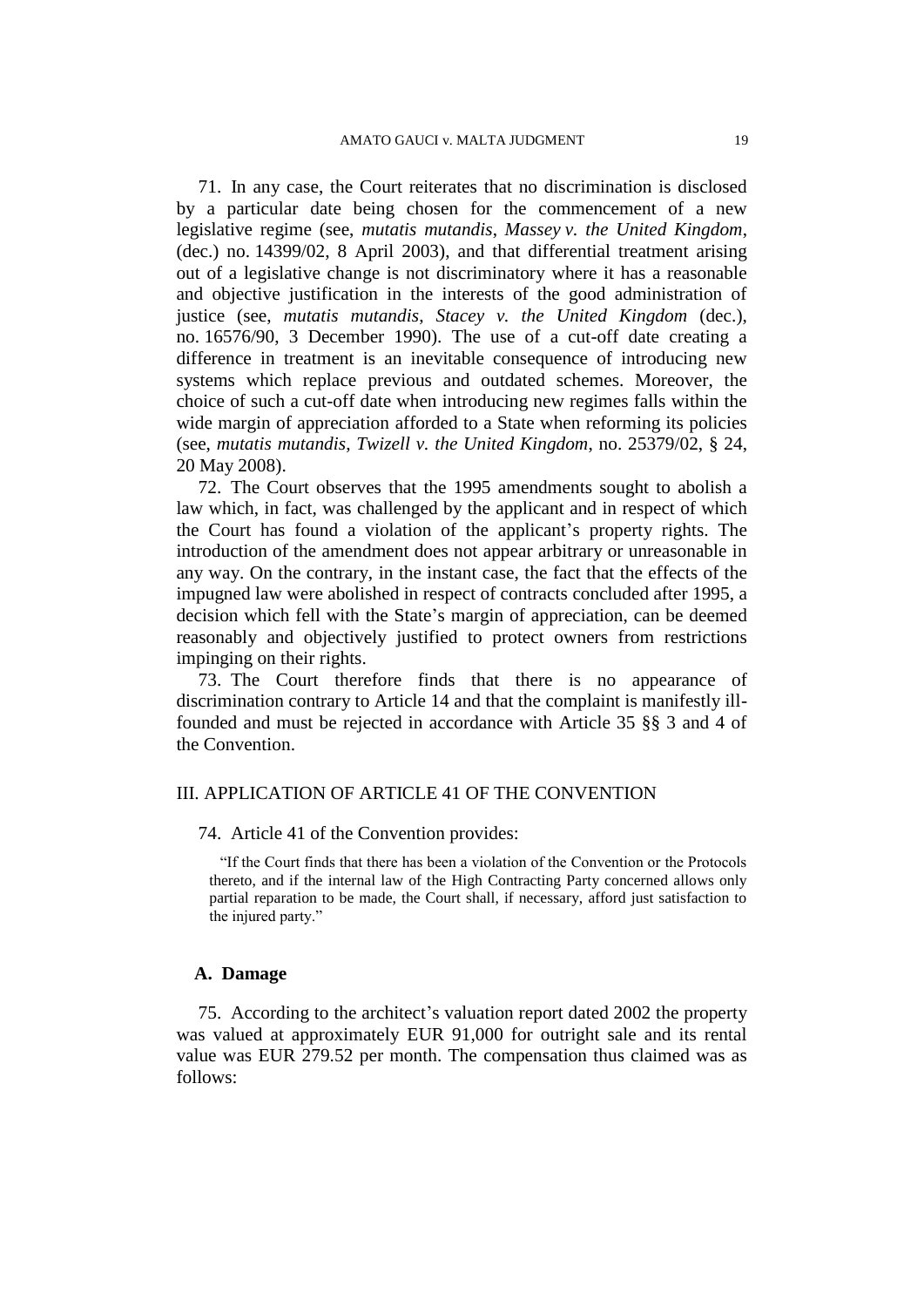(a) A sum of EUR 24,318, plus interest covering the period from 21 November 2000 to 20 February 2007;

(b) A sum of EUR 279.52 per month, to be increased every two years according to the published official increase in the cost of living until effective return of the property with vacant possession to the applicant.

In addition, the applicant claimed EUR 11,646 in respect of nonpecuniary damage, all the above amounts to be paid with interest of 8% (the maximum interest rate in Malta) from the date of the judgment until the date of effective payment.

76. The Government submitted that tenant protection and rent control were permitted under the Convention and that therefore there was no cause and effect relationship between the effects of the 1979 Act and the pecuniary damage claimed. Moreover, the applicant's valuations were based on economic assumptions of market conditions and the values submitted reflected short term leases of furnished premises and not long-term ones for unfurnished premises. Lastly, the Government submitted that no nonpecuniary damage had been suffered by the applicant.

77. The Court notes that the applicant is entitled to compensation in respect of the loss of control, use, and enjoyment of his property from 2000 to date. In assessing the pecuniary damage sustained by the applicant, the Court has, as far as appropriate, considered the estimates provided and had regard to the information available to it on rental values on the Maltese property market during the relevant period. It has further considered the legitimate purpose of the restriction imposed, reiterating that legitimate objectives in the "public interest", such as those pursued in measures of economic reform or measures designed to achieve greater social justice, may call for less than reimbursement of the full market value (see *James and Others*, cited above, § 54, and *Jahn and Others v. Germany* [GC], nos. 46720/99, 72203/01 and 72552/01, § 94, ECHR 2005-VI). However, the situation in the present case might be said to involve a degree of social interest which is less marked than in previous similar Maltese rent-law cases and which does not justify such a substantial reduction compared with the free market rental value. The Court, making its assessment on an equitable basis and after having deducted the sum already received in rent over the stated period, awards the applicant the sum of EUR 14,310.

78. The Court reiterates that an award for pecuniary damage under Article 41 of the Convention is intended to put the applicant, as far as possible, in the position he would have enjoyed had the breach not occurred (see, *mutatis mutandis*, *Kingsley v. the United Kingdom* [GC], no. 35605/97, § 40, ECHR 2002-IV). It therefore considers that interest should be added to the above award in order to compensate for loss of value of the award over time (see *Runkee and White v. the United Kingdom*, nos. 42949/98 and 53134/99, § 52, 10 May 2007). As such, the interest rate should reflect national economic conditions such as levels of inflation and rates of interest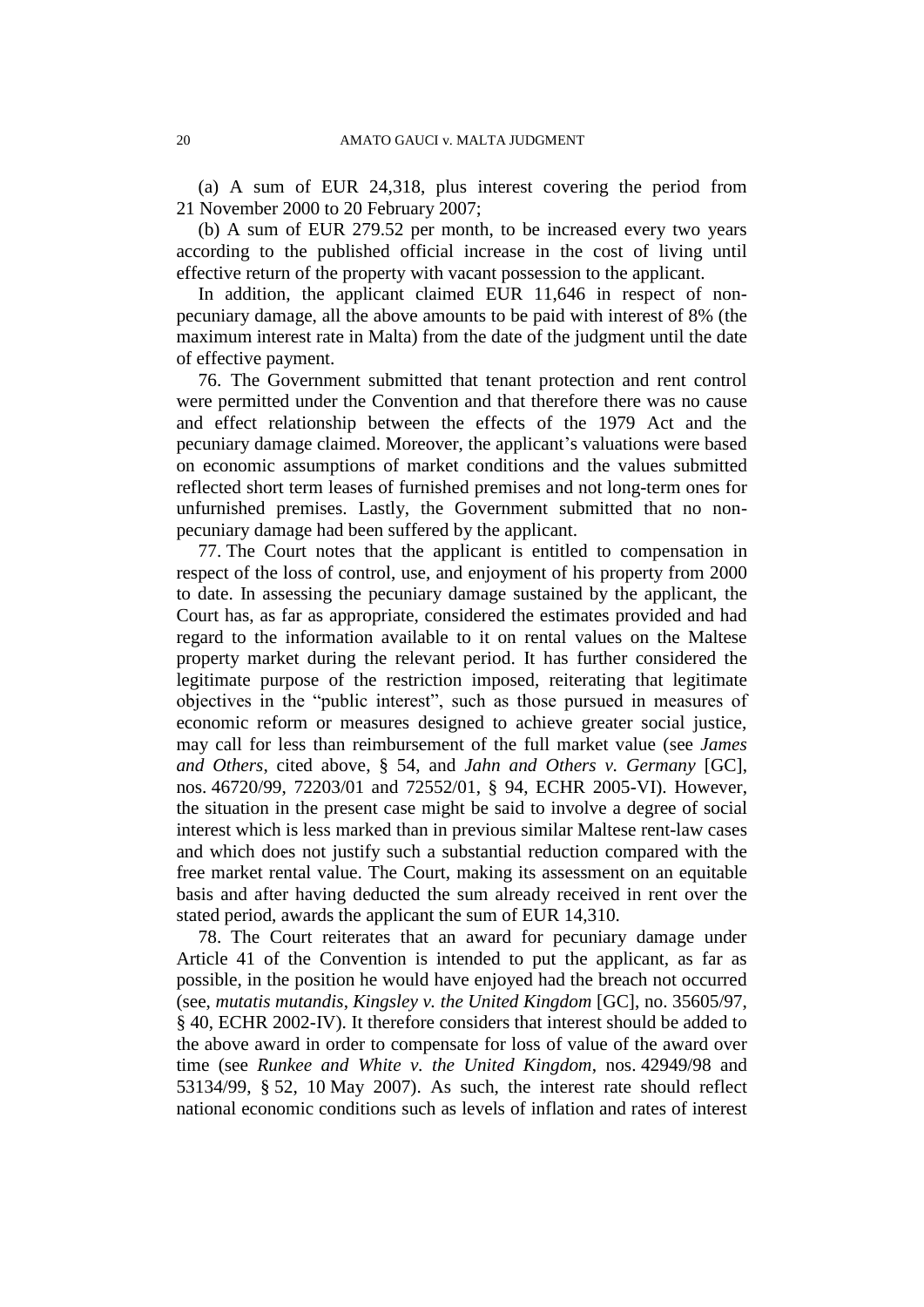(see, for example, *Akkuş v. Turkey*, 9 July 1997, *Reports* 1997-IV, § 35; *Romanchenko v. Ukraine*, no. 5596/03, 22 November 2005, § 30, unpublished; and *Prodan v. Moldova*, no. 49806/99, § 73, ECHR 2004-III (extracts)). It notes that the applicant claimed the statutory rate of eight per cent, and that the Government did not make any submission in this respect. However, it considers that a rate of five per cent interest is more realistic. Accordingly, it considers that five per cent interest should be added to the above amount (see *Ghigo v. Malta* (just satisfaction), no. 31122/05, § 20, 17 July 2008).

79. Hence, the Court awards the applicant EUR 715 under this head.

80. Under Article 41 of the Convention the purpose of awarding sums by way of just satisfaction is to provide reparation solely for damage suffered by those concerned to the extent that such events constitute a consequence of the violation that cannot otherwise be remedied (*ibid.,* § 249). It is therefore not for the Court to quantify the amount of rent due in the future. Consequently, the Court dismisses the applicant's claim for future losses, without prejudice to any future claims he may have.

81. The Court further considers that the applicant must have sustained feelings of anxiety and stress, having regard to the nature of the breach. It therefore awards EUR 1,500 in respect of non-pecuniary damage.

### **B. Costs and expenses**

82. The applicant also claimed a total of EUR 4,693 in costs and expenses. This included EUR 2,819, as per taxed bill, for the costs and expenses incurred before the domestic courts and EUR 1,874 for those incurred before the Court, including EUR 261 for translations and EUR 75 for the architect's professional fees.

83. The Government did not contest the claims for costs incurred during the domestic proceedings; however, they claimed that the costs incurred for the proceedings before the Court were excessive and that the architect's fees had been unnecessarily incurred.

84. According to the Court's case-law, an applicant is entitled to the reimbursement of costs and expenses only in so far as it has been shown that these have been actually and necessarily incurred and were reasonable as to quantum. In the present case the Court notes that it has found a violation only in respect of Article 1 of Protocol No. 1 on its own. Regard being had to the information in its possession and the above criteria, and also noting that the Court made no request for translations, the Court considers it reasonable to award the sum of EUR 3,500 covering costs under all heads.